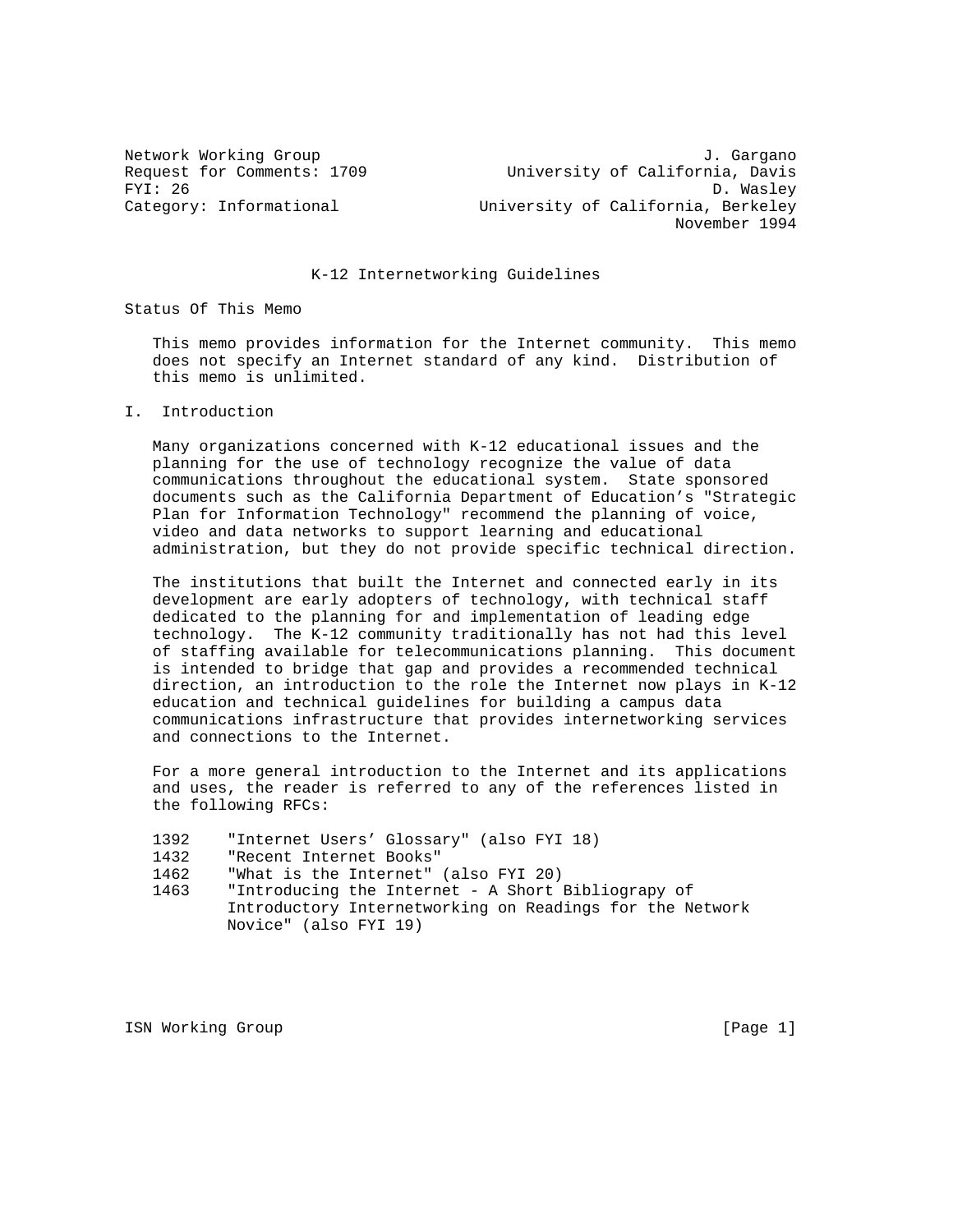II. Rationale for the Use of Internet Protocols

 In 1993, the Bank Street College of Education conducted a survey of 550 educators who are actively involved in using telecommunications. (Honey, Margaret, Henriquez, Andres, "Telecommunications and K-12 Educators: Findings from a National Survey," Bank Street College of Education, New York, NY, 1993.) The survey looked at a wide variety of ways telecommunications technology is used in K-12 education. Their findings on Internet usage are summarized below.

 "Slightly less than half of these educators have access to the Internet, which is supplied most frequently by a university computer or educational service."

 "Internet services are used almost twice as often for professional activities as for student learning activities."

 "Sending e-mail is the most common use of the Internet, followed by accessing news and bulletin boards and gaining access to remote computers."

 The following chart shows the percentage of respondents that use each network application to support professional and student activities.

| Applications                        | Professional<br>Activities | Student<br>Activities |
|-------------------------------------|----------------------------|-----------------------|
| Electronic mail                     | 91                         | 79                    |
| News or bulletin board              | 63                         | 50                    |
| Remote access to other<br>computers | 48                         | 32                    |
| Database access                     | 36                         | 31                    |
| File transfer                       | 34                         | 19                    |

 The value of the Internet and its explosive growth are a direct result of the computer communications technology used on the network. The same network design principals and computer communications protocols (TCP/IP) used on the Internet can be used within a school district to build campuswide networks. This is standard practice within higher education, and increasingly in K-12 schools as well. The benefits of the TCP/IP protocols are listed below.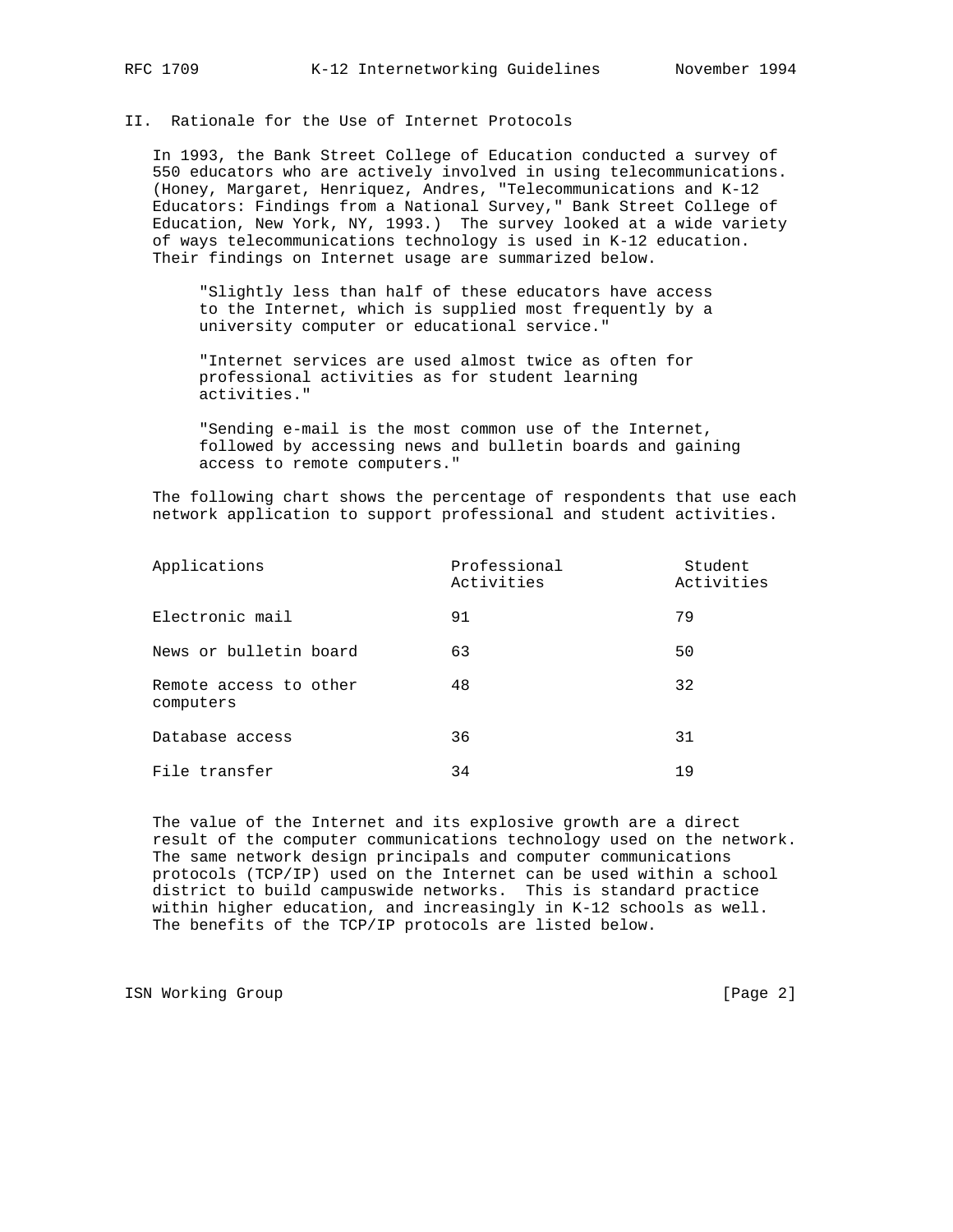- Ubiquity TCP/IP is available on most, if not all, of the computing platforms likely to be important for instructional or administrative purposes. TCP/IP is available for the IBM compatible personal computers (PCs) running DOS or Windows and all versions of the Apple Macintosh. TCP/IP is standard on all UNIX-based systems and workstations and most mainframe computers.
- Applications TCP/IP supports many applications including, but not limited to, electronic mail, file transfer, interactive remote host access, database access, file sharing and access to networked information resources. Programming and development expertise is available from a wide variety of sources.
- Flexibility TCP/IP is flexible, and new data transport requirements can be incorporated easily. It can accommodate educational and administrative applications equally well so that one set of network cabling and one communications system may be used in both the classroom and the office.
- Simplicity TCP/IP is simple enough to run on low-end computing platforms such as the Apple MacIntosh and PCs while still providing efficient support for large minicomputer and mainframe computing platforms. TCP/IP benefits from over twenty years of refinement that has resulted in a large and technically sophisticated environment.
- Capacity TCP/IP supports local area network and wide area network services within the entire range of network data rates available today, from dial-up modem speeds to gigabit speed experimental networks. Communications can occur reliably among machines across this entire range of speeds.
- Coexistence TCP/IP can coexist successfully with other networking architectures. It is likely that offices and classrooms that already have networks may be using something other than TCP/IP. Networks of Apple Macintosh computers will probably be using Appletalk; networks of PCs may be using any of the common network operating systems such as Novell Netware or LANManager. Mainframe computers may be using IBM's System Network Architecture (SNA). None of these proprietary protocols provides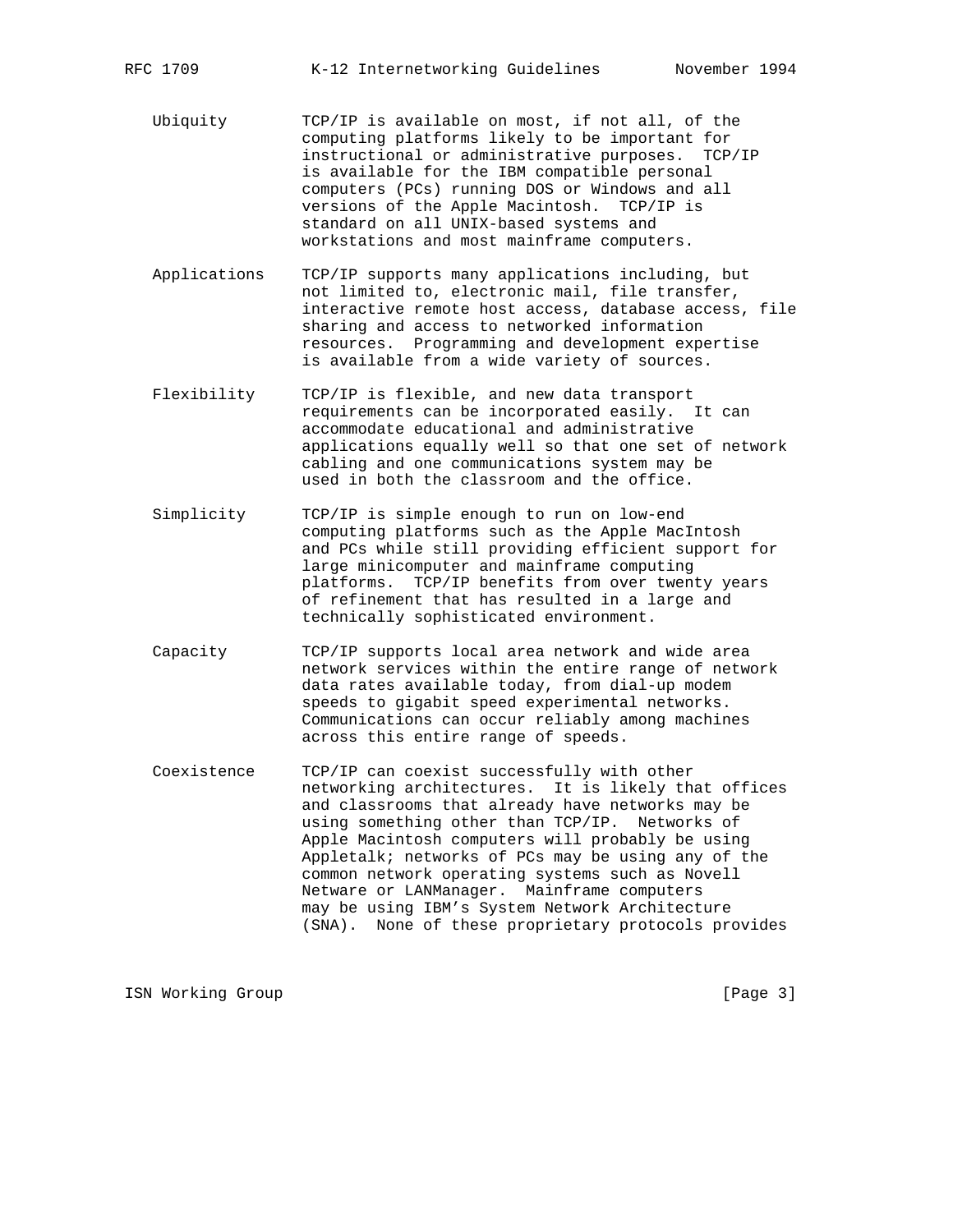broad connectivity on a global scale. Recognizing this, network technology vendors now provide many means for building networks in which all of these protocols can co-exist.

- Multimedia TCP/IP networks can support voice, graphics and video as part of teleconferencing and multimedia applications.
- Compatibility All of the major Universities, as well as thousands of commercial and governmental organizations use TCP/IP for their primary communications services. Commercial networks such as Compuserve and America Online are also connected to the Internet. Many State Departments of Education have sponsored statewide initiatives to connect schools to the Internet and many K-12 school districts have connected based upon local needs.
- NREN The High Performance Computing Act of 1991 and the Information Infrastructure and Technology Act of 1992 provide the foundation for building the national telecommunications infrastructure in support of education and research. The National Research and Education Network (NREN) will be based upon Internet technology.

 The benefits of internetworking technology have been demonstrated through twenty years of use by thousands of organizations. This same experience also provides tested technical models for network design that can be adapted to K-12 campuswide networking in schools of all sizes and technical development.

# III. A Technical Model for School Networks

 The vision of a modern communications network serving all primary and secondary schools has been articulated and discussed in many forums. Many schools and a few school districts have implemented ad hoc network systems in response to their own perception of the importance of this resource. This section of the Internet School Networking (ISN) Working Group RFC presents a standard network implementation model to assist county offices of education and school districts in their planning so that all such implementations will be compatible with each other and with national networking plans intended to enrich K-12 education.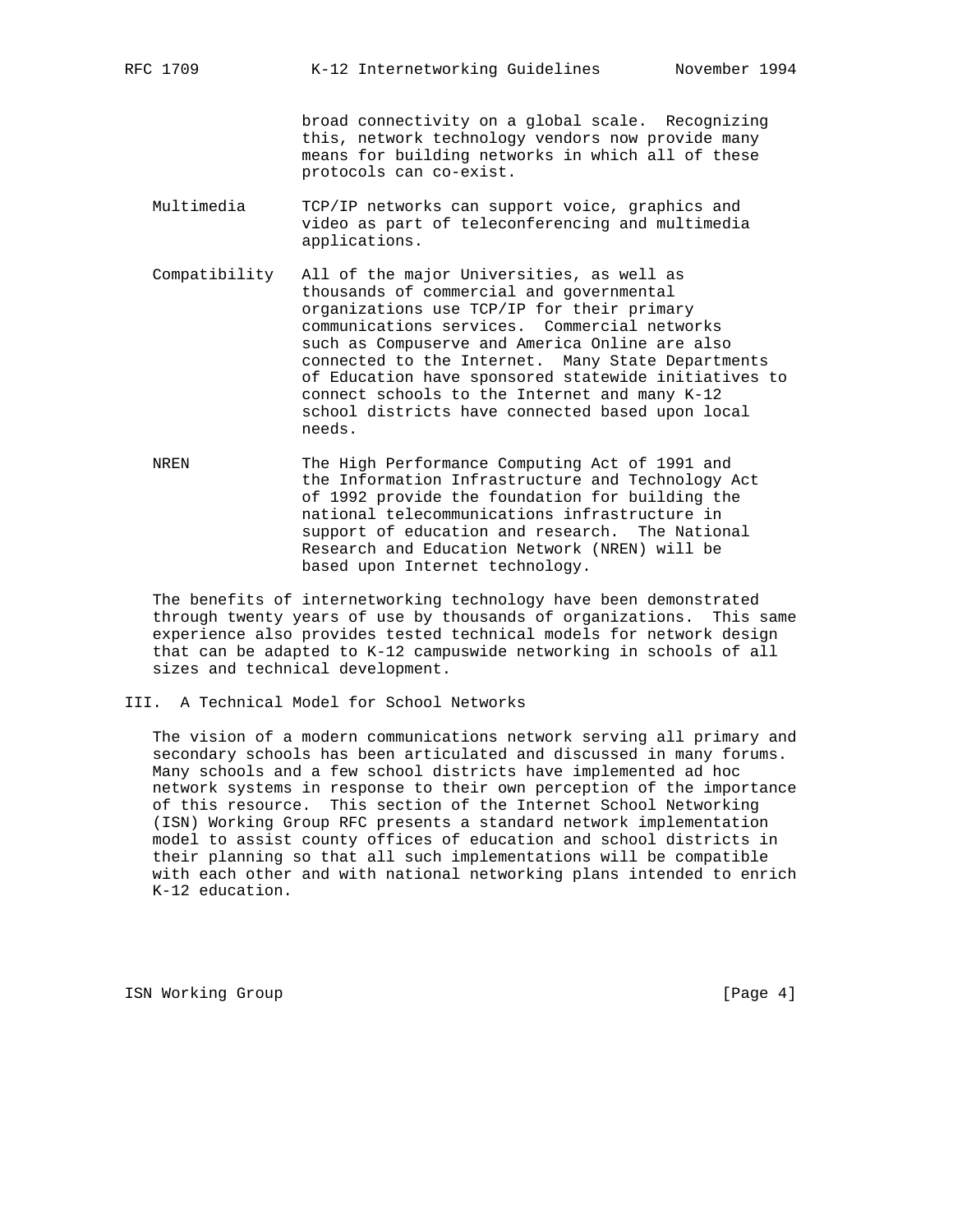The future goal of "an integrated voice, data, and video network extending to every classroom" is exciting, but so far from what exists today that the investment in time and dollars required to realize such a goal will be greater than most districts can muster in the near term. We suggest that a great deal can be done immediately, with relatively few dollars, to provide modern communications systems in and between all schools around the nation.

 Our present goal is to define a highly functional, homogeneous, and well supported network system that could interconnect all K-12 schools and district, county, and statewide offices and that will enable teachers and administrators to begin to use new communications tools and network-based information resources. It takes considerable time to adapt curricula and other programs to take full advantage of new technology. Through the use of standard models for implementation of current network technologies, schools can begin this process now.

 Many states have already developed communications services for their schools. A notable example is Texas which provides terminal access to central information resources from every classroom over a statewide network. Modem-accessible systems are available in many states that serve to encourage teachers to become familiar with network resources and capabilities. Although modem-access may be the only practical option today in some areas, it always will be limited in functionality and/or capacity. In anticipation of emerging and future bandwidth intensive information resource applications and the functionality that they will require, we believe it is essential to provide direct network access to the National Research and Education Network (NREN) Internet (The Internet is a "network of networks" that interconnects institutions of higher education, research labs, government agencies, and a rapidly growing number of technology and information vendors.) from computers in every classroom.

 The Internet communication protocols, commonly known as "TCP/IP," are the "glue" that will allow all computers to communicate. As noted above, software that implements Internet protocols is available for all modern computers. These protocols support a very wide variety of applications, from electronic messaging to client/server data access. The use of Internet protocols will ensure that all networked computers will have direct access to the vast range of existing information and education resources on the Internet, as well as to the emerging National Information Infrastructure.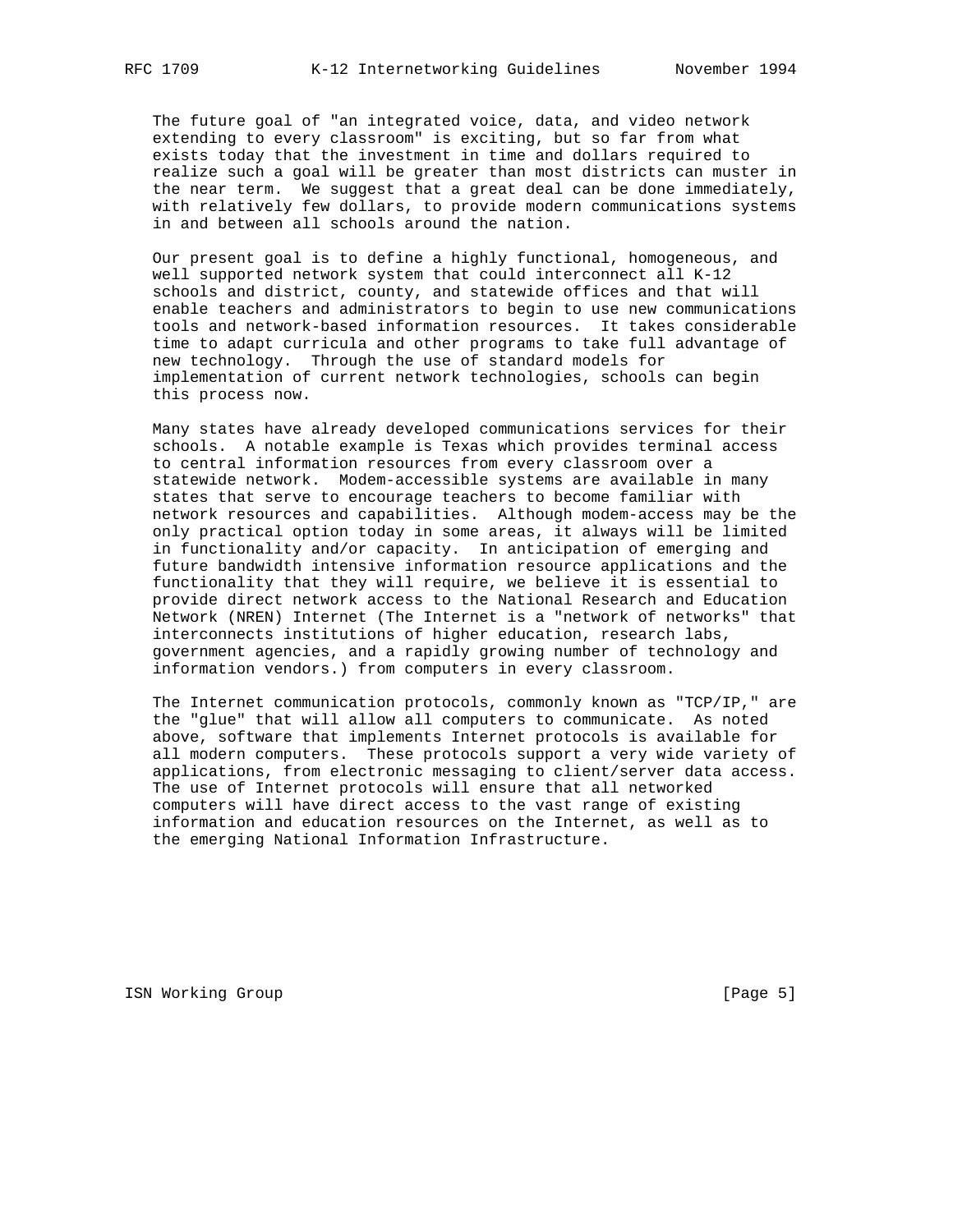# Approach

 The implementation we suggest would use current proven and cost effective technology and would be expandable and upgradable to newer technology with minimum additional investment. This approach requires careful, modular design to meet the following criteria:

- 1) Any physical infrastructure development should be general and flexible enough to be reused as technology improves. For example, a school office might have a simple terminal today which could be wired to a network adapter serving the school building. Later a Macintosh, DOS, or Windows-based PC might replace the terminal, and the type of connection to the network would change accordingly. However, the wiring between the office and the network "hub" site could remain the same if it is designed properly to begin with. This is an important consideration since wiring typically represents 20 to 40% of the cost of individual network hookups;
- 2) Existing computers and terminals in schools and district offices should be integrated as much as possible into the communication system. This installed base represents a large investment, albeit in many cases a somewhat dated set of equipment. Wholesale replacement of that base would be a large additional burden on funding resources.

 A consequence of the above is that the user interface and the services available will vary depending on the type of equipment used to access the network. For example, DOS PCs, Macintosh computers, or Unix workstations would be connected directly to Local Area Networks (LANs) and would be provided with communications software to support a broad set of functions, many of which will have graphical user interfaces and will make use of client/server technology. Apple-II computers, "dumb" terminals, or other such devices could be connected to intelligent network hubs that would allow access to network server computers or information resources, but almost certainly will not support the full range of functionality provided by a direct network connection. In the short term, this is a limitation that we must accept;

 3) Network servers will be located where they can be managed and supported, and also provide access paths with adequate bandwidth. A system of hierarchical servers should be created in larger school districts, with automatic transfer of common information from a central system to the secondary systems each night, or at appropriate intervals. Local servers will allow each school to provide on-line information particular to its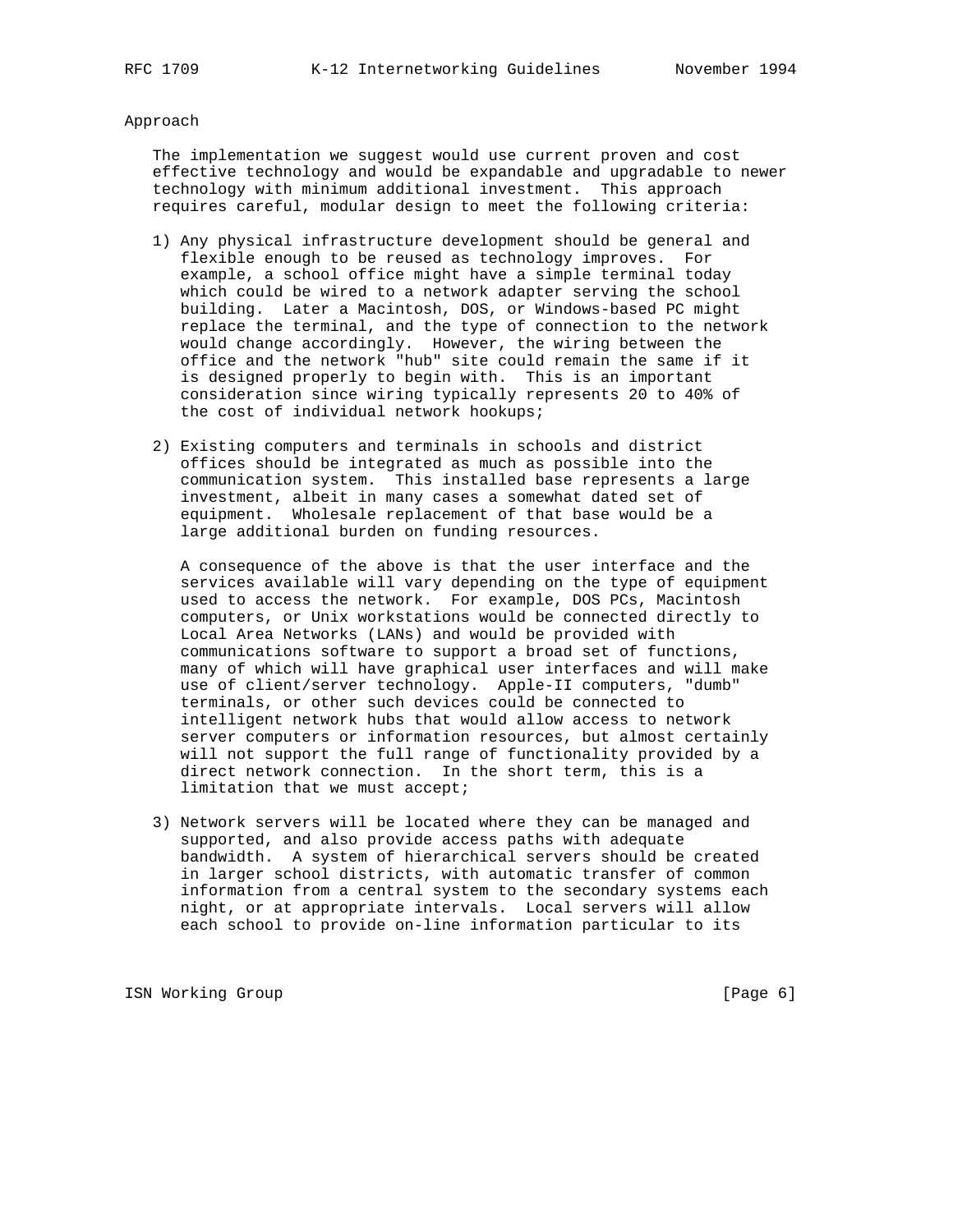programs and community. This model optimizes use of network bandwidth as well;

 4) School interconnect topologies (links) must be both cost effective and manageable. Communication between schools, district offices, county offices of education, and the State Department of Education must be reliable and of sufficient capacity to support the primary applications as well as allow development of new applications.

 Capacity is measured both by total data traffic volume and by response time when information is requested over the network. Reliability is measured by the percentage of time that the network is able to transport data. Reliability should be well over 99.7%. Capacity should be such that no more than 10% of the communications bandwidth is used during a typical work day. This is intended to leave adequate capacity for good response time to short term communication demands.

 Many schools already have some form of communications infrastructure in place. In some cases this infrastructure can be adapted to newer technologies; in other cases it may have to be replaced over time. These issues are explored further following presentation of the basic model that serves as a guideline for future communications system development.

Implementation Model

There is no one "blueprint" for a network that will drop into every school. Each school will have particular physical constraints, functional needs, an existing technology base, funding constraints, and opportunities for collaboration with vendors and support groups in its area. What is presented here is a set of general guidelines that can be followed in the planning of a school network implementation.

 The strategic decision to use Internet protocols in developing school networks provides the opportunity to avoid the major expense of building new statewide backbone infrastructures in the near term. Interconnection of schools, districts, county offices of education and the State Department of Education can be accomplished by acquiring Internet connection service from any of the existing Internet service providers in the state. ("Connecting to the Internet", Susan Estrada, O'Reilly & Associates, Inc. (ISBN 1-56592- 061-9) lists Internet service providers in California and the nation.) It is critical that Internet connection service meet criteria for reliability and capacity but connection to any Internet service provider will provide communication capability to all other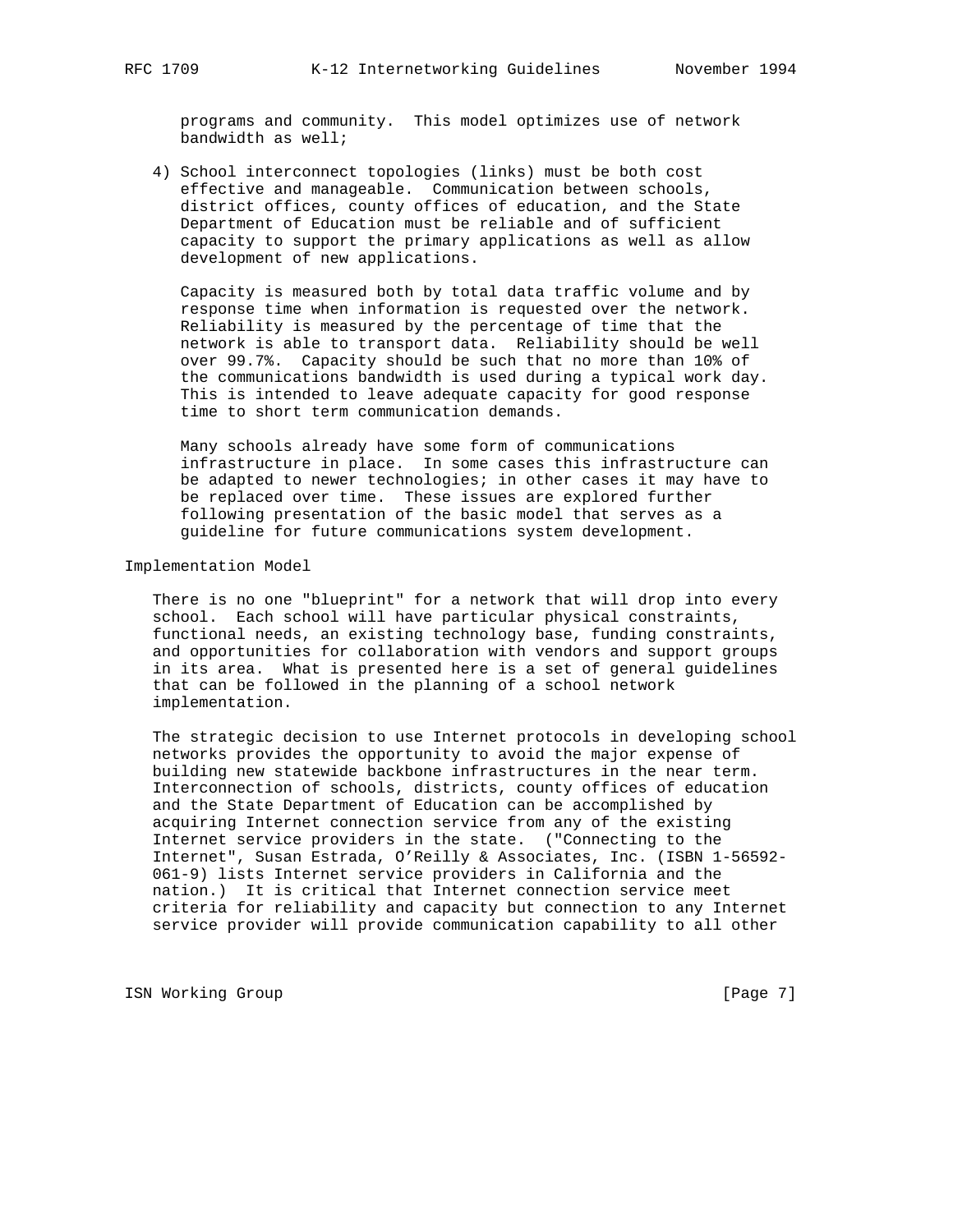Internet subscribers within the state, the nation, and the world.

 Internet technology is designed to allow very flexible intersite topologies, but a hierarchical topology is the simplest to engineer. Generally this will mean hierarchical connection of school facilities to district offices, in many cases further aggregated at county offices, and finally a link to an Internet service provider. Coordination of circuit services and a single point of connection to an Internet service provider serves both to minimize overall costs and increase opportunities to make use of newer technologies.

 The basic school network implementation model is quite simple: create a local area network (LAN) within each school building or cluster of buildings, provide at least one network server for that LAN, interconnect that LAN with the local school district offices where a similar LAN should be installed and where centrally managed information resources should exist, and connect the district offices to the nearest Internet service provider, possibly through the county office of education.

 Primary technical support for network monitoring and problem resolution, and for managing network resource servers should come from the district or county offices initially to avoid unnecessary duplication at the local level. As expertise is developed at the local level, more of the responsibility for daily operation and problem resolution can be assumed by individual schools.

 It is impossible to cover all conceivable scenarios for implementation of this model in specific schools. However, it is possible to state general principles that should be followed in designing school network implementations. The discussion below is organized into sections corresponding to the basic model summarized in the previous paragraph. It includes a description of the general principles that are important to each level of the implementation.

Step 1: School Local Area Network Implementation

 A "school" is used here to mean a building or cluster of buildings that are managed as a unit and typically are on contiguous, district owned property. Implementation of a LAN in this setting will involve installation of a cabling system to distribute the network throughout the structure(s), installation of premise wiring to support connections of computers and terminals to the network distribution system, installation of one or more network server machines in a central location (Other protocols, such as AppleTalk or Novells IPX, may be supported on a school's local area network (LAN) as needed for local function such as printer sharing or local resource servers.), and provision of a network router and telecommunications circuit or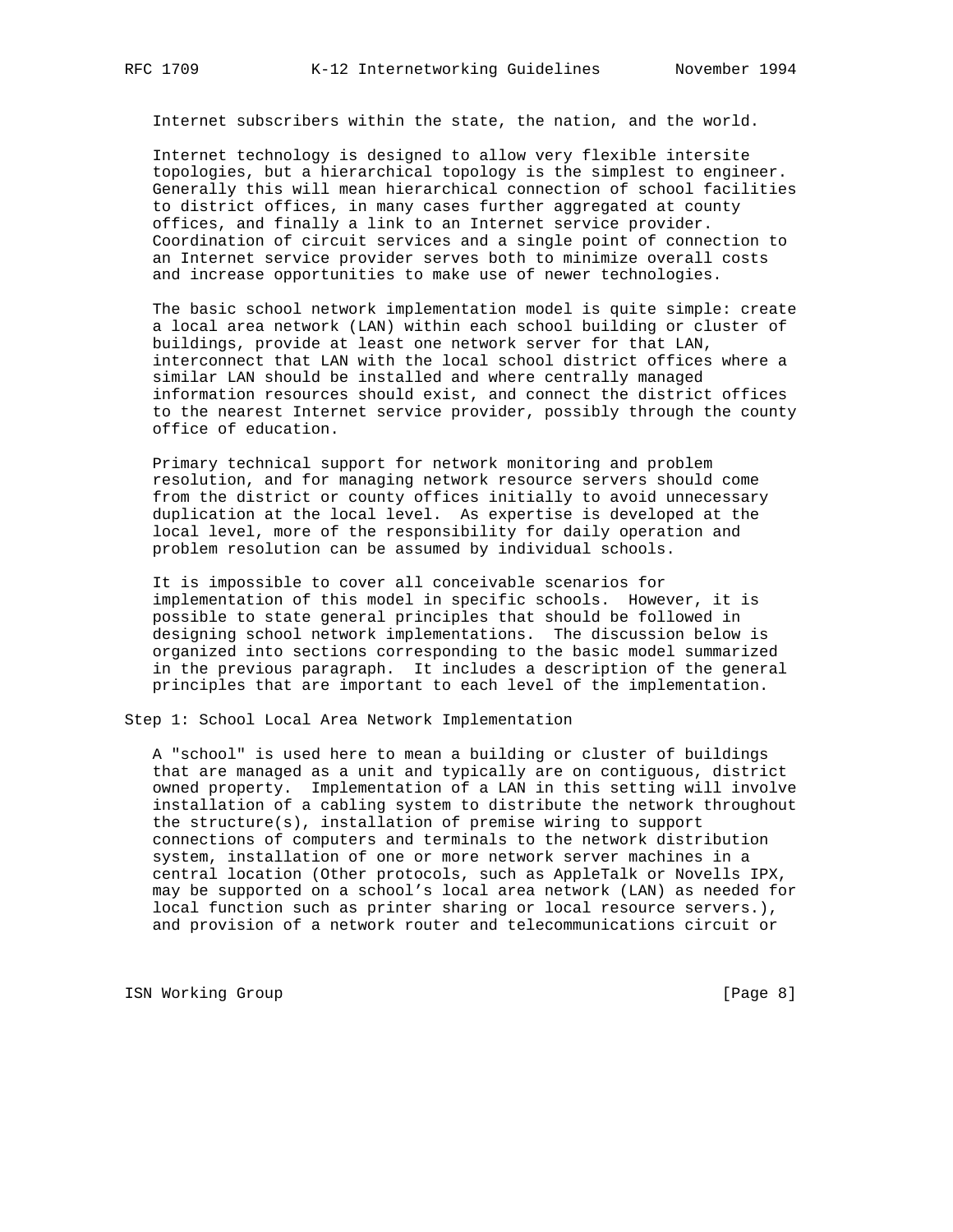radio link to connect that school to the district offices.

 The most common LAN technologies in use today are ethernet and LocalTalk. (IEEE 802.5 Token Ring is not recommended for new installations. It is more expensive and it is not available for as wide a range of computers.) Both are quite inexpensive and easy to install and maintain. Ethernet is adaptable to most modern computers and is built-in to high performance workstations such as Sun, Hewlett-Packard, SGI, or Digital Equipment Corporation computers. LocalTalk is built-in to all Macintosh computers and is adaptable to DOS PC computers as well. Ethernet is roughly 20 to 40 times faster than LocalTalk. Therefore ethernet is recommended for all computer connections, when possible, and for the school LAN "backbone" or network distribution system.

1.1 Network Adapters and Software

 Individual computers will require network or communications adapters and appropriate software. Table 1 gives basic recommendations for the computers most commonly found in schools. Basic communications software is available in the public domain for many personal computers at no cost. More sophisticated software is being developed by a number of vendors for applications such as electronic mail, distance learning, and multimedia database access. For example, the California Technology Project is developing very easy to use software for Macintosh and DOS or Windows PC computers that will enable access to a wide variety of information resources and services. Schools should look at all the available software and base choices on required functionality and support costs as well as acquisition costs.

 In locations where computers will be purchased, the choice of computer type should be driven by the availability of software for the particular application(s) to be supported. Almost all modern computers can be attached to the type of network described in this document.

ISN Working Group **Example 20** and the set of the set of the set of the set of the set of the set of the set of the set of the set of the set of the set of the set of the set of the set of the set of the set of the set of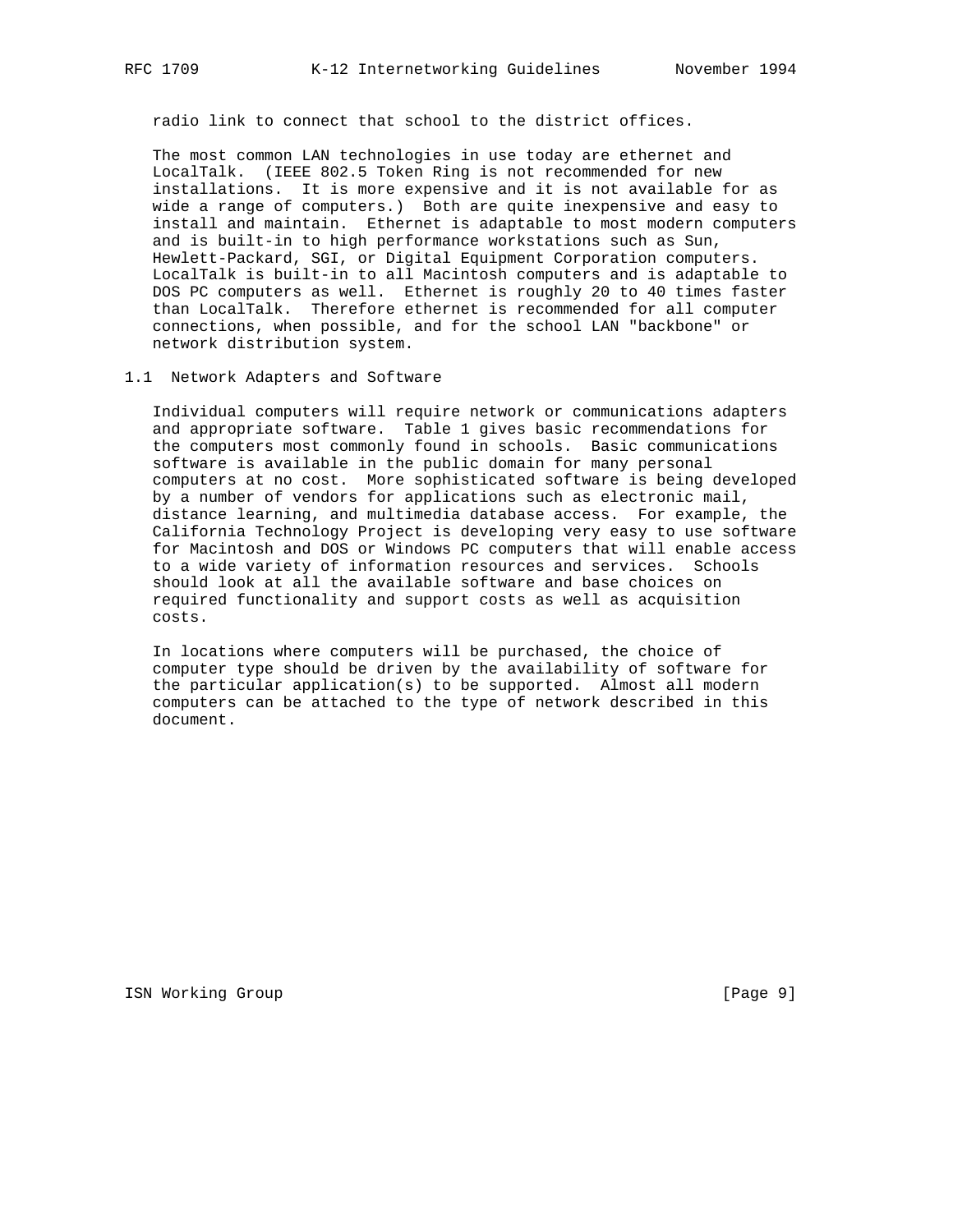| Equipment Type                                               | Network Adapter                                                                                                                                                      | Communication<br>Software                                                                                                                                           |
|--------------------------------------------------------------|----------------------------------------------------------------------------------------------------------------------------------------------------------------------|---------------------------------------------------------------------------------------------------------------------------------------------------------------------|
| Simple terminal                                              | "Network Access Server"<br>located centrally.                                                                                                                        | Built-in to the<br>networkaccess server.                                                                                                                            |
| Apple II, Amiga,<br>Tandy, Commodore,<br>older IBM PCs, etc. | Serial asynchronous<br>port that will allow<br>connection to the<br>above.                                                                                           | Serial communications<br>software that emulates<br>a simple terminal.                                                                                               |
| Newer IBM PC                                                 | Ethernet adapter car<br>with "10-base-T" port.<br>"Thin-net" port may be<br>used in lab clusters.                                                                    | TCP/IP "TSR" software,<br>for example "FTP<br>Software" package.<br>Additional software for<br>special appl.                                                        |
| Older Apple<br>Macintosh computers                           | PhoneNet adapter MacTCP<br>(external) and shared<br>LocalTalk to ethernet<br>router, for example the<br>Shiva FastPath.                                              | or equivalent<br>plus "telnet" and "ftp".<br>For example, NCSA<br>Telnet. Additional<br>software for special<br>applications, e.g.,<br>"electronic mail<br>client." |
| Newer Apple<br>Macintosh computers                           | May use same as the<br>above. For higher<br>performance, use an<br>ethernet adapter card<br>with "10-base-T port.<br>"Thin-net" port may be<br>used in lab clusters. | Same as the above.                                                                                                                                                  |
| Unix workstations                                            | Ethernet adapter card,<br>if not already built in.                                                                                                                   | Typically comes with<br>the basic system.<br>Additional software<br>may be needed<br>for special<br>applications.                                                   |

Table 1: Network Adapters and Software for Typical Computers

\_\_\_\_\_\_\_\_\_\_\_\_\_\_\_\_\_\_\_\_\_\_\_\_\_\_\_\_\_\_\_\_\_\_\_\_\_\_\_\_\_\_\_\_\_\_\_\_\_\_\_\_\_\_\_\_\_\_\_\_\_\_\_\_\_\_\_\_\_\_\_\_

ISN Working Group [Page 10]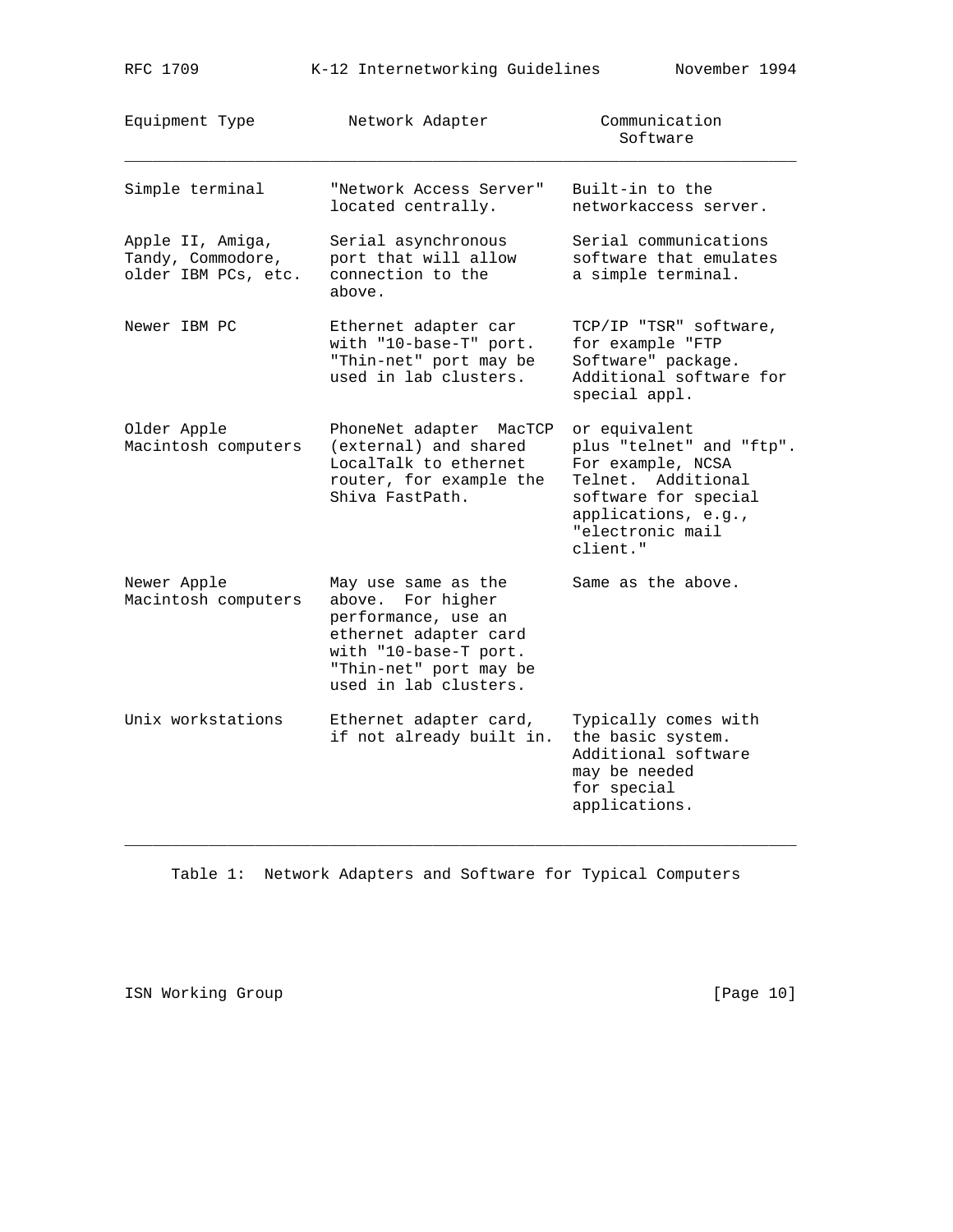## 1.2 Premise wiring

 A major component of the implementation will be installation of cabling to connect individual computers or clusters of computers to the LAN. The recommended topology is a "star" where each computer is wired directly to a "hub site" within the building as shown in Figures 1 & 2. A cluster of computers, typically found in a teaching lab or library, may be interconnected within the room where they are installed, and the cluster connected to the hub site with a single cable as shown in Figures 3 & 4.

 The recommended premise wiring is "unshielded twisted pair" (UTP) wire that meets the Electronic Industries Association (EIA) category 5 standards for high speed data communication service. (See EIA/TIA-568 "Commercial Building Telecommunications Wiring Standard.") While 2 pair cable may be adequate for most purposes, industry standards recommend installation of 4 pair cable. The difference in cost is minimal so we recommend installation of the latter. One end of each cable terminates in a category 5 RJ-45 jack (A standard RJ45 jack can be used for ethernet or lower speeds if initial cost is amajor factor. Such jacks can be replaced with category 5 versions later as needed.) located near the computer. The other end terminates on a standard "110 distribution block" (In older sites, M66 distribution blocks may already be installed. These can be used for the time being but will not support newer higher speed technologies.) at the hub site utility closet. A labeling scheme must be chosen and strictly adhered to so that cables can be identified at both ends later, as needed.

[Figure 1: Individual ethernet connection to the network]

[Figure 2: LocalTalk connection to the network]

 In most cases, the hub site utility closet will be shared with telephone services. It is essential that a separate wall area be set aside within the closet for data service interconnections. Typically there will be a "field" of interconnect blocks for termination of all premise wires, another field for termination of trunk cables (used for low speed data terminals), and a third field for hub equipment ports. Interconnections between premise wiring blocks and hub or trunk blocks are installed as needed in order to provide the appropriate service to each location where communication service is required.

 [Figure 3: A cluster of computers connected to the network] [Figure 4: A Macintosh cluster connection to the network]

ISN Working Group [Page 11]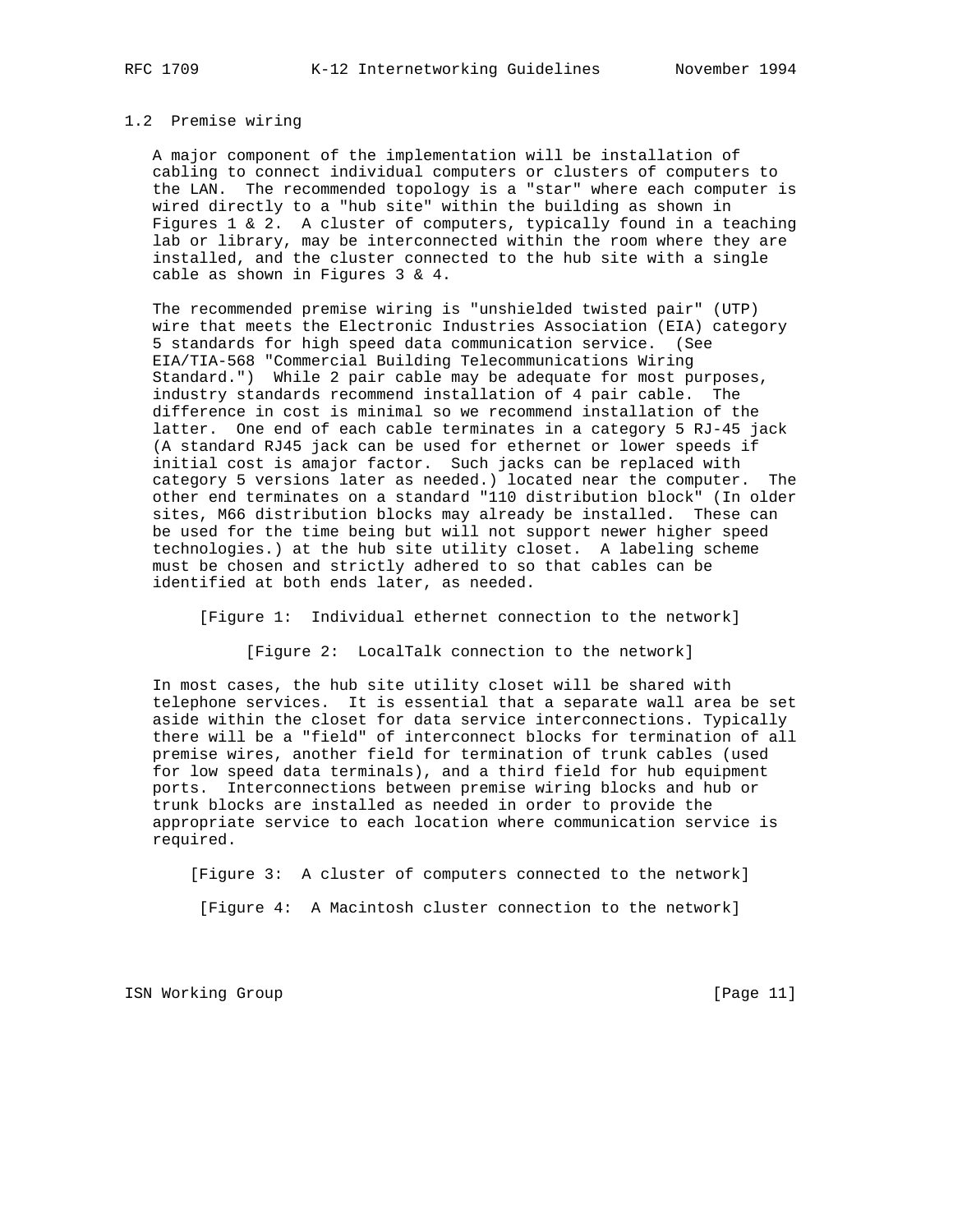Installation of wiring in a building typically is performed by a qualified data wiring contractor. This is a critical aspect of the program and must be planned and installed professionally with both current and future requirements in mind. (See "Virtual Schoolhouse - A Report to the Legislature on Distribution Infrastructures for Advanced Technologies in the Construction of New Schools, K through 12" (Department of General Services, State of California, February, 1993) for example conduit and utility closet plans.) To be prepared for future distribution of video signals, school network planners should consider installation of RG-59 coaxial cable to those locations where video may be required at the same time that the UTP premise wiring is being installed. The coaxial cable would terminate on a wall plate mounted "F" connector in the classroom, and would be left unterminated in the utility closet. Future technologies may support video signals over other media so the installation of RG-59 cable should be limited to near term potential requirements.

 It will be cost effective to install premise wiring to as many locations as might ever serve a computer. This will include administrative offices as well as classrooms, laboratories as well as libraries. In high density locations such as offices, consideration should be given to installation of two UTP cables to each outlet location in order to provide the potential for several computers or workstations. Terminating both cables on the same wall plate will add little to the overall wiring project costs and will add greatly to the flexibility of the system. Premise wiring that is not to be used initially will not be connected to any electronics in the hub site.

 Hub sites should be utility closets or other protected, non-occupied areas. Hub sites can be created by construction of small closets or cabinets in low use areas. A hub site must be located within 300 feet of any connection. Typically, multiple hub sites are required in large or multi-story buildings.

#### 1.3 Network Distribution System

 All hub sites within a school must be interconnected to complete the school LAN. The design of this network distribution system will depend greatly on the physical layout of the school buildings. We assume that ethernet technology will be used since higher speed technology is still quite expensive.

[Figure 5: A complete small school LAN]

 If all hub sites are within 300 cable feet of a central location, then 10-base-T wiring can be used from a central hub to connect each hub site, as shown in Figure 5. If longer distances are required,

ISN Working Group [Page 12]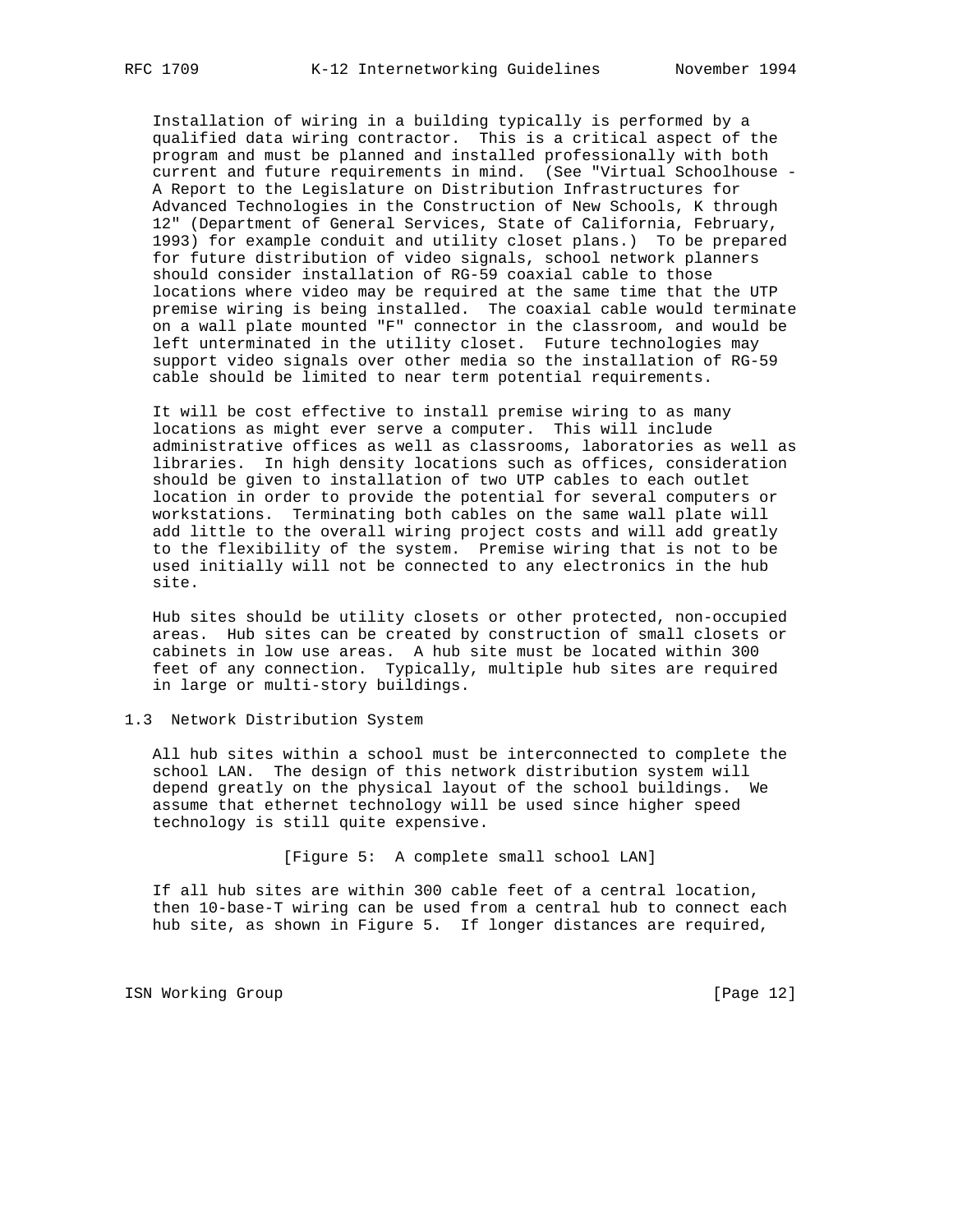either thin-net or standard thick ethernet can be used. Fiber optic cable can be used if distance requires it and funding permits. (If fiber optic cable is installed, consideration should be given to including both multimode fiber for current and future data requirements and single mode fiber for video and future very high speed data systems.) Specific design of the "backbone" network distribution system will depend on the layout of the buildings to be served.

 With proper design as many as 250 computers can be connected to a single ethernet segment. Most often the practical maximum number will be much lower than this due to the amount of data sent onto the network by each computer. For planning purposes, one can assume 100-125 computers per segment. Beyond that size the network must be subdivided using "subnetworks". Design of a such a system is not difficult, but is beyond the scope of this document.

 The network distribution system cabling should include unshielded multi-pair trunk cabling as well as ethernet trunk cabling. The multi-pair trunk cable will be needed to connect terminals or older computers emulating terminals to a central "network access server" (NAS). A typical NAS can serve from 8 to 128 such connections. It is most cost effective to provide one per LAN, if needed. The NAS connects directly to the ethernet LAN.

## 1.4 Local Network Server

 It is highly recommended that each school install a "network server" to support local storage of commonly used information, software, electronic mail, and other functions that may require high speed communication to the users computer. Since the connection to the outside network will be much slower than the school LAN, it will be most efficient to access information locally. In particular, software that is to be shared among the schools computers must be stored locally since it would be very tedious to transfer it across the slower external link. The network server will be connected directly to the ethernet network.

 The location of the server should be chosen carefully to ensure its protection from abuse and environmental damage. Traditionally the school library is the focus of information gathering and storage activities and many school libraries have clusters of computers or terminals already installed. The library would be a very logical place to locate the network server computer. The Network Router (see below) might also be located there if a suitable utility space is not available.

ISN Working Group [Page 13]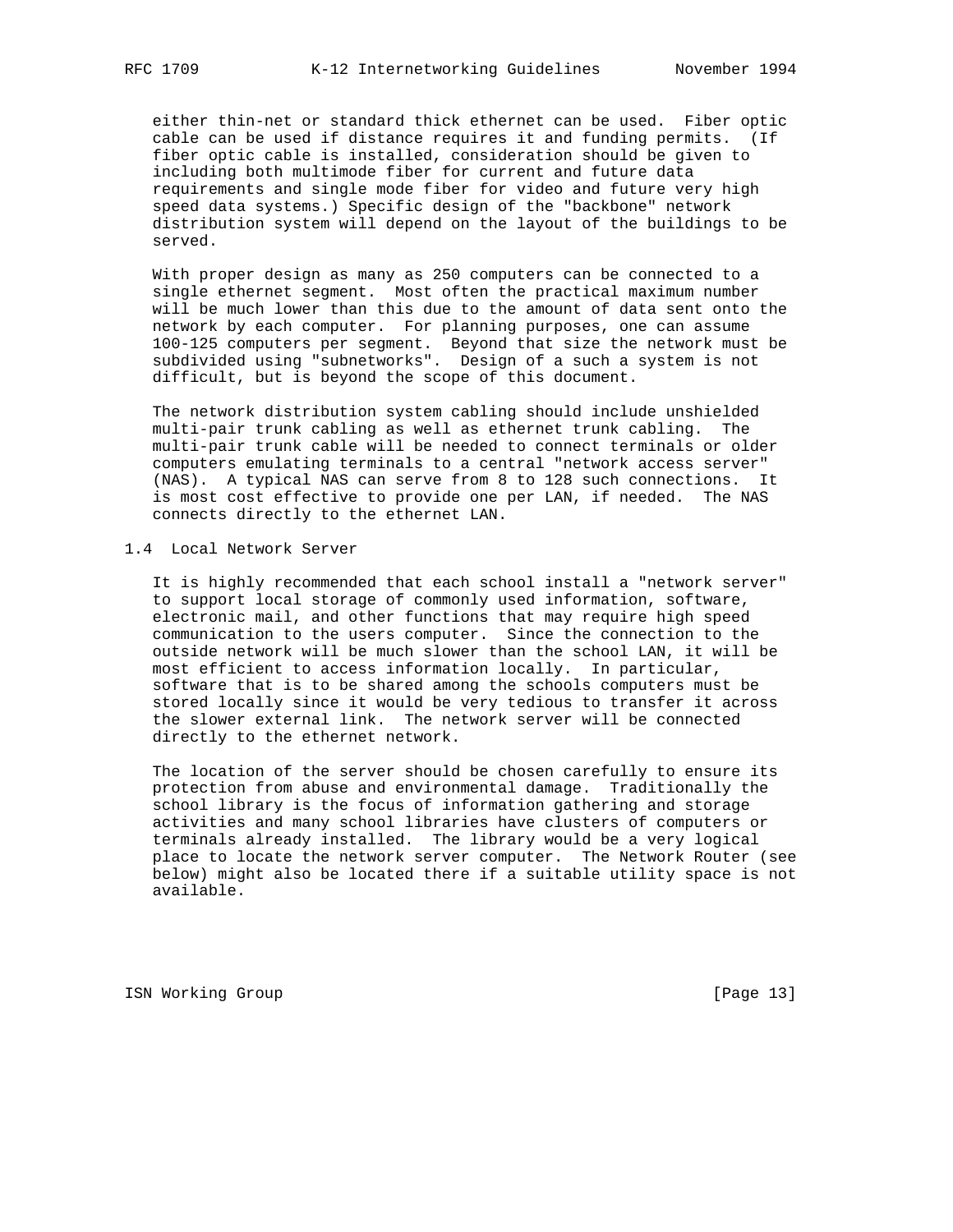The network server will be a small but powerful computer with a large amount of disk storage capacity, typically 1-4 gigabytes. It will run software capable of supporting access by a large number of users simultaneously. It could also support dial-in access from teachers or students homes using standard inexpensive modems. (Access control with user authentication is essential if dial-in service is to be provided.) If more than a few modems are to be installed, a NAS might prove more cost effective. If dial-in access is to be provided to more than a few school sites within a district, a single central modem pool maintainted at the district offices will be the most cost effective.

# 1.5 External Connection

 A single communication circuit will connect the school LAN to the local school district offices. In the school, there will be a Network Router attached between the LAN and this circuit. On the LAN side, the connection will be a typical ethernet cable. On the external side, the connection will depend on the type of communication circuit used, as discussed in step 2 below.

## Step 2: Interconnection of Schools with District Offices

 All schools within a district should be connected individually to the network router at the school district offices. This "star topology" will be much easier to manage and the capacity of each schools connection can be increased appropriately as needs change.

 Several standard communication circuit services may be used to effect this connection. The least expensive for situations where only limited use is needed will be dial-up using high speed modems. However, this type of connection is not recommended for serious usage due to its very limited capacity. Also, since most schools receive telephone service under business tariffs, usage will be measured and the cost will be dependent on how long the connection is maintained. This will be true in general for other "switched services" as well such as "switched-56" and ISDN. Dedicated (permanently installed) communications circuits are strongly recommended since they will allow unattended access to and from the school network at all hours. This will be particularly important if information files are to be down-loaded during the night to local network servers or teachers and students are to access the schools information resources from home.

 Table 2 shows the most common options for dedicated circuit services. Costs are indicated in relative terms since they vary greatly by location and as tariffs are modified. The exact costs must be determined by contacting local communications service providers. Total cost must take into account the equipment needed at each

ISN Working Group [Page 14]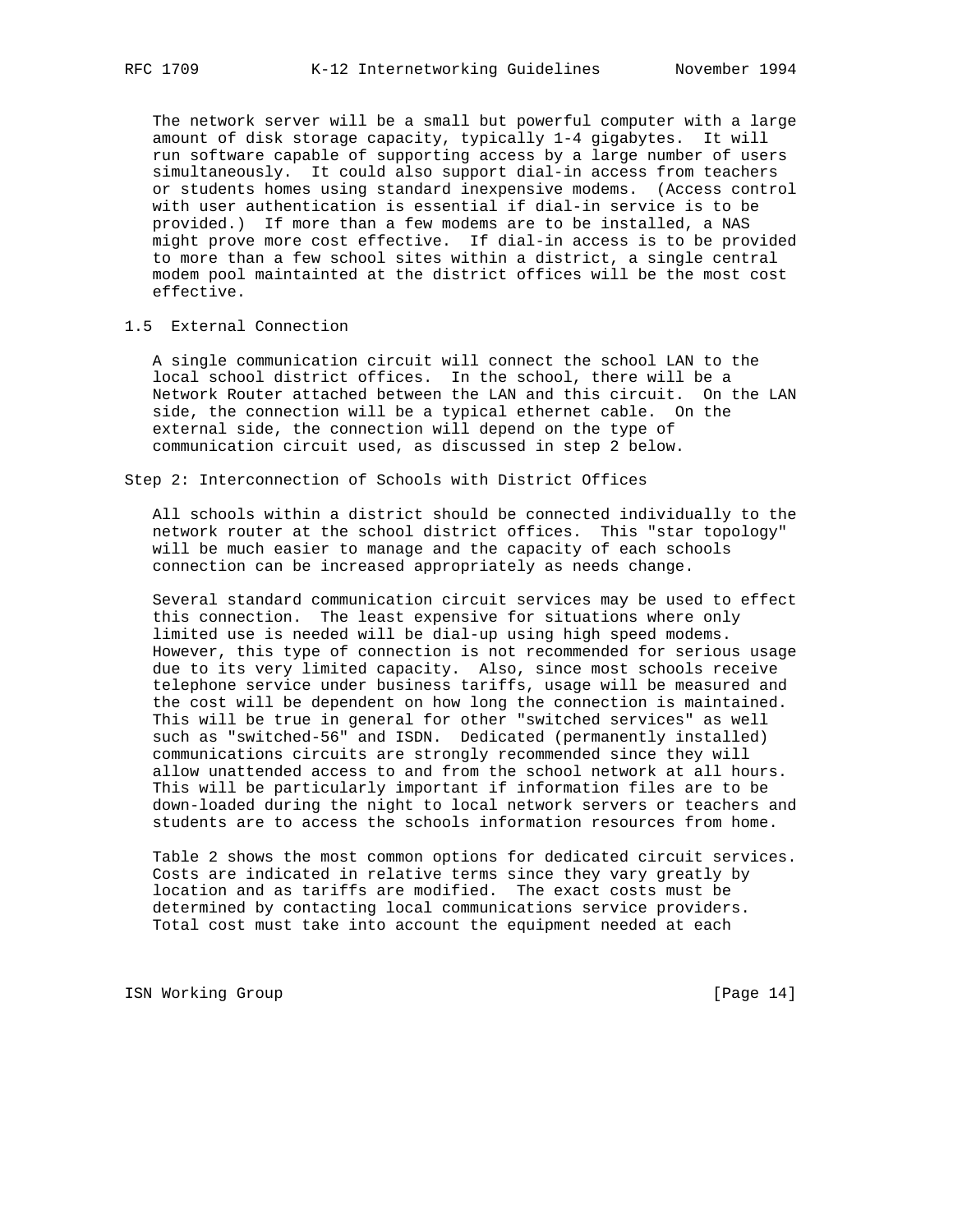location as well.

| Type of Circuit                      | Data Rate                     | Relative cost        |
|--------------------------------------|-------------------------------|----------------------|
| Voice grade leased<br>telephone line | 20 kilobits per sec<br>(Kb/s) | modest*              |
| $ADN-56$                             | 56 $Kb/s$                     | high                 |
| ISDN, where<br>available             | 64 or 128 Kb/s                | modest**             |
| Low power radio                      | 64 to 256 $kb/s$              | high startup<br>cost |
| Frame Relay                          | 56 Kb/s to $1.5$ Mb/s         | modest to high       |
| DS1                                  | 1.5 megabits per sec          | very high            |

\* Measured service charges must be taken into account.

\*\* At this time, most ISDN tarriffs include message unit charges which can make theuse of ISDN prohibitively expensive for full-time connectivity.

Table 2: External Connection Communications Options

 Frame Relay communication services are becoming available in many areas. Frame Relay is a shared, packet based data transport service. A school site would contract for Frame Relay service as part of a larger service group that includes the school district office and may include the Internet service provider. All members of that group would share the communications capacity. The advantage of this service is that only one end of the circuit needs to be ordered (each member orders a connection to the common service) and the capacity offered to each member can be upgraded independently. Also, in many areas the cost of Frame Relay service is not dependent on distance to the service provider which will make service to rural schools much less expensive than equivalent services. Overall system costs will be minimized since the central router at the district office will need fewer connections.

 If Frame Relay is chosen, the overall service group must be carefully engineered. For example, since all schools would share the connection to the district office (and possibly to the Internet service provider), that must be a high capacity connection. For the initial design, the aggregate capacity of all school links should not

ISN Working Group [Page 15]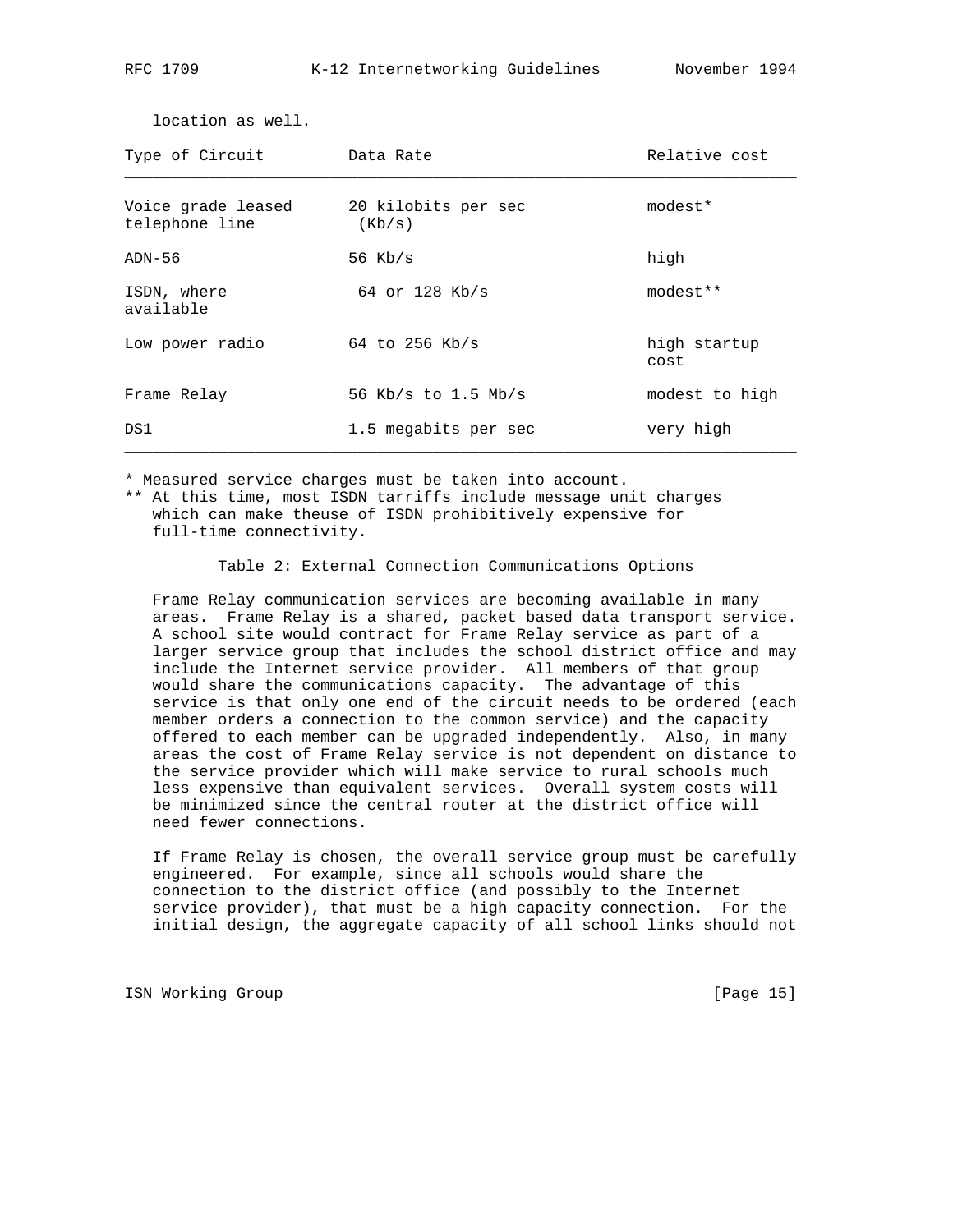exceed the capacity into the district office (or the Internet service provider) by more than a factor of 3 or there may be noticeable congestion and variability in response times across the system. There are many other factors that must be considered as well, such as the virtual connection topology and how best to connect to an Internet service provider. Therefore, it is recommended that an experienced network engineer be utilized to develop an operational plan for Frame Relay if it is chosen as the school interconnection service.

 Future options for interconnecting schools and district offices will include:

- o Community Access Television (CATV) cable systems offering either shared or dedicated bi-directional data communication services,
- o metropolitan area fiber optic communications service providers,
- o Switched Multi-megabit Digital Service (SMDS) providing data transport service at speeds up to 34 megabits per second.
- o Asynchronous Transfer Mode (ATM) connection services supporting voice, data, and video communications at speeds into the gigabit per second range.

 (Many more options will become available as new technologies come to market.)

 The costs for the last three options are unknown at this time, but may be generally higher than those indicated in Table 2. The cost for the CATV option may be negotiable as part of the local CATV contract with the community.

 As demands for network speed develop due to heavy use of multimedia or other bandwidth intensive application, higher speed communications circuits can replace the initial circuits with minimal change in the equipment or LAN. This gives great flexibility in tailoring service to funding levels and application needs.

Step 3: School District Office LAN and Support Systems

 The School District offices should form the focal point for interconnection of all schools in the district. Within the District offices, network operations can be monitored and problem resolution managed. One or more network servers can provide essential network support as well as central archiving of common information and

ISN Working Group [Page 16]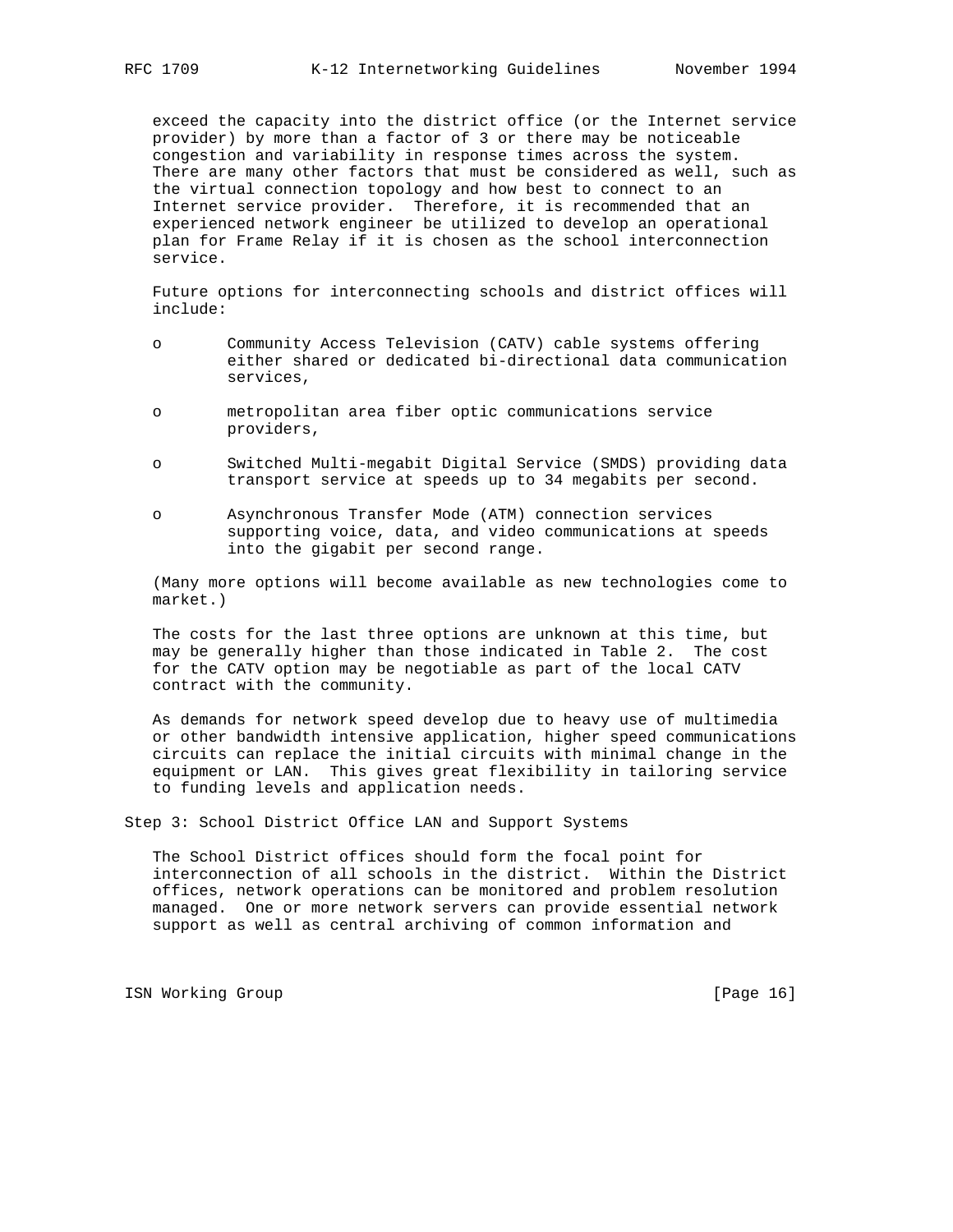software.

 A critical role of the district office will be to manage Internet "Domain Name System" (DNS) (See STD 13, RFCs 1034, 1035 for the full explanation of DNS, and also, RFC 1480.) service for the districts schools. DNS is required of all Internet networks. It defines the basic network level identity of each computer, workstation, server, and active network component. This function is described more fully below under Network Management and Operational Monitoring.

 The district offices should be wired in a manner similar to a typical school, as shown above. This will allow teachers, superintendents, and principals to communicate and share information easily. In addition, an NAS connected to a central pool of modems could provide dial-in access to the district network.

Step 4: Interconnection of the School District with the Internet

 Connection of the entire school district to the Internet will take place through the district office interconnect site, as shown in Figure 6. This hierarchical model can be extended another level to interconnection of the school district offices through the county office of education facilities. Many administrative information resources could be located at the county level, and there might be cost savings if the entire county connects to an Internet service provider through a single point. The bandwidth required for this single connection, however, will be much greater than that required for each school district since traffic will be aggregated.

 This hierarchical topology also provides a logical model for network support and information resource management. The school district or county offices can provide continuous monitoring of the network and provide high level technical expertise for problem resolution, relieving the individual schools of this burden. Interactions with communications circuit providers and Internet service providers will be more effective if handled through a central "trouble desk". Similarly, it is highly desirable that network users have a single, well known point of contact in case of problems or questions.

 Internet service should be acquired from the most cost effective, reliable Internet service provider. Circuit services can be similar to those shown in Table 2 above. The higher speed services should be considered if traffic demands increase and funding permits. Circuit costs usually will be lowest when connecting to the provider with the nearest "point of presence" (POP), but newer technologies such as Frame Relay and SMDS (At this time, SMDS services are not widely available.) make circuit costs less dependent on distance. The Internet connection will require a high quality router that can be

ISN Working Group [Page 17]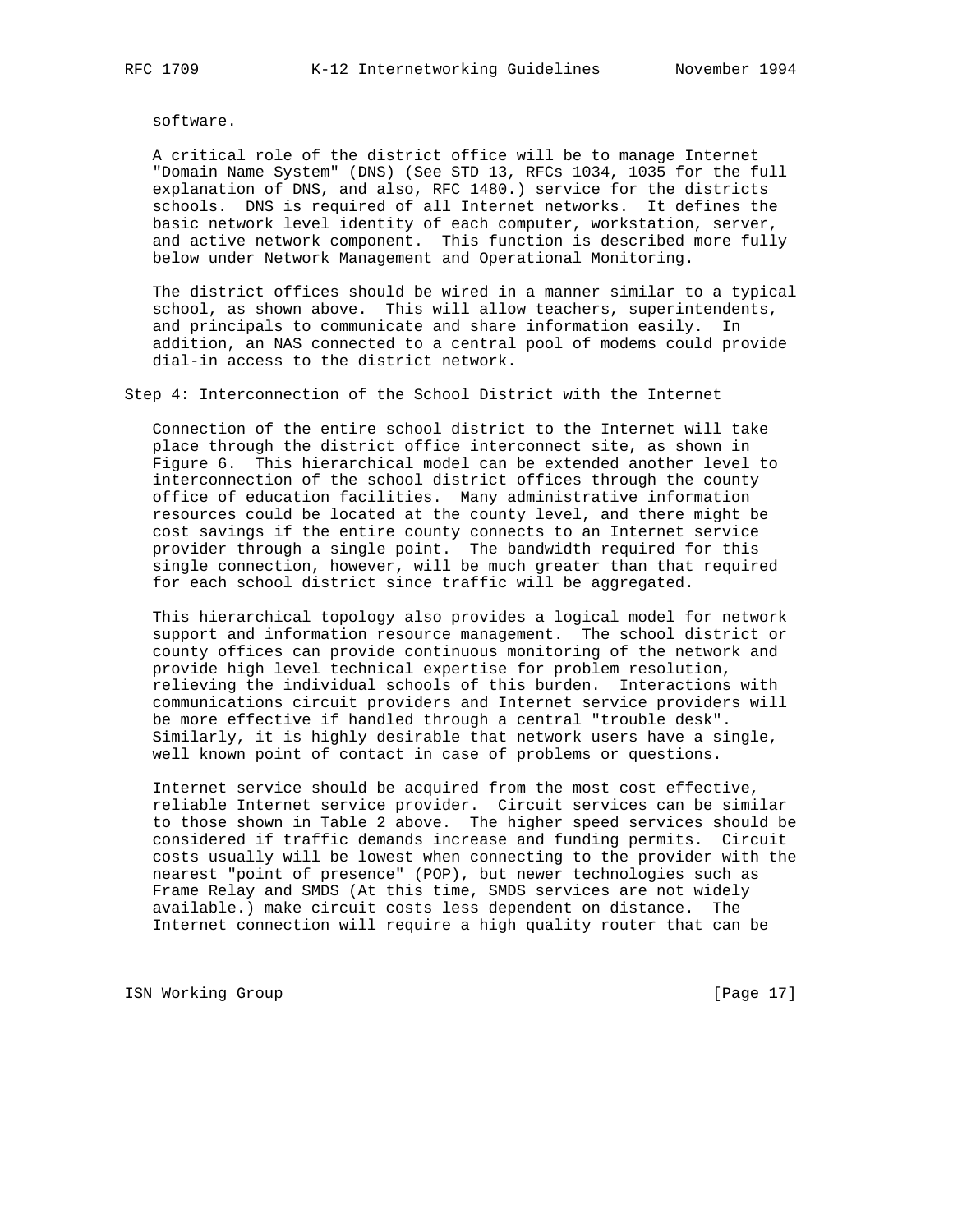configured to interact correctly with the service providers routers. In most cases, this can be the same router used to support the local school connections.

 [Figure 6: Interconnection of schools to the Internet through local School District Offices]

Integration of Existing School Networks

 Many schools have developed LAN systems in support of particular classroom activities or administrative functions. In some cases the technologies used are not those recommended for new installations. If these older LAN systems are capable of transporting Internet protocols they may be integrated into a new LAN system and replaced later as funding permits.

 For example, IEEE 802.5 Token Ring is often used to interconnect DOS PC-type computers and IBM minicomputer servers. Token Ring networks can transport Internet protocols and software is available for DOS computers to support basic Internet functions. Many Internet routers support optional Token Ring adapters. This is the recommended way that existing Token Ring LANs can be integrated into a wider school LAN system in order to extend Internet information resources to those PC users.

 Another example is a Novell Network system using ethernet as a LAN. The ethernet LAN, if implemented well, is perfectly capable of transporting Internet protocols as well as Novell protocols, simultaneously. Each PC or Macintosh can be given software that will allow both Novell and Internet services to be used as needed. This coexistence is important so that, for example, a person using a PC that depends on the Novell server for disk file space can transfer a large file from a remote Internet server to the PCs pseudo-disk. It also permits each user to run client software such as Eudora (electronic mail), Gopher (information services), and Mosaic (World Wide Web information services) which require direct Internet access. To integrate the Novell ethernet LAN into the wider school LAN system a simple ethernet repeater can be used in a manner similar to Figure 3 above.

 An alternative to supporting both protocols that is sometimes suggested in cases such as the one cited above in which a network server already exists is to use the server as a "network application gateway". This approach is strongly discouraged. It is essential that each computer and workstation support Internet protocol data communication directly so that modern client/server applications can be supported where the server or servers may be located anywhere on the Internet. The "gateway" approach severely restricts the

ISN Working Group [Page 18]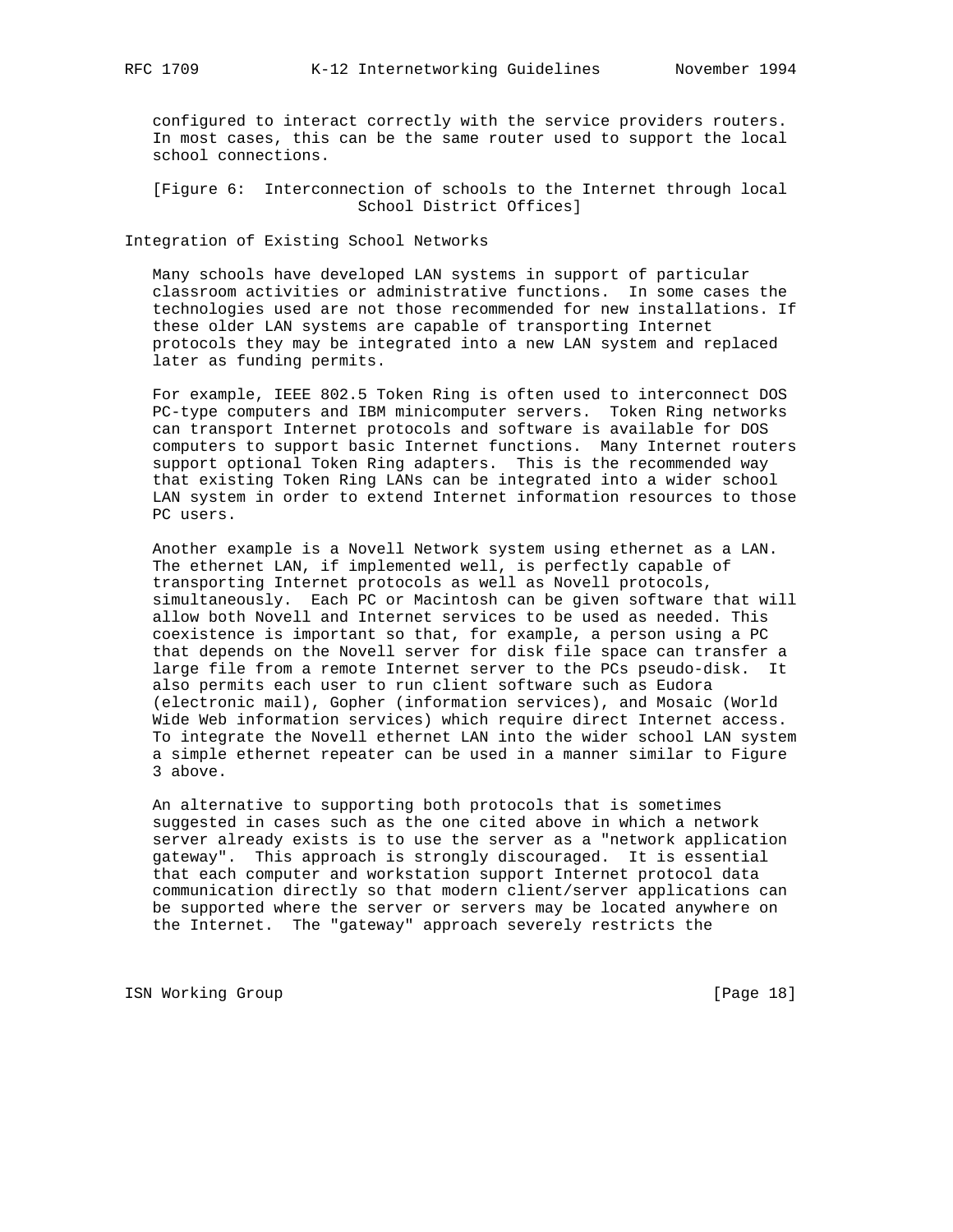workstations potential ability to access multimedia and other important information resources.

 Some technologies, such as "arcnet," may not be capable of supporting Internet protocols but may offer "terminal emulation" shared access to something like a "modem pool". The modem adapter might be rewired to connect to ports on a network access server instead. This would provide simple access to information resources for the arcnet users.

 In any case, older LAN technologies should not be expanded and should be phased out as funding permits. It is critical that there be a relatively homogeneous installed base of technology in order that new applications of information resources can be provided to the entire school community.

Network Management and Operational Monitoring

 All networks require some level of network management in order to ensure reliable service. Monitoring of the health of the network can help identify problems before they become detrimental to network users. It also can help predict trends in traffic patterns and volume.

 Internet technology network management consists primarily of determining the proper routing parameters for optimal and reliable network operation, assignment of network Internet Protocol (IP) addresses and maintenance of a network-accessible database of node names corresponding to each address (See RFC 1480 for a discussion of Internet naming conventions for school networks.), and monitoring the daily operation of the network. These functions typically are performed by the staff of a Network Operations Center (NOC).

Domain Name System

 The Internet Domain Name System (DNS) is the mechanism for documenting and distributing information about the name and address of each computer attached to the network (network nodes). The DNS service is provided by software that runs on the main network server. It uses a database that is created and maintained by the NOC staff.

 An Internet address is the numerical identifier for a node and it must be unique among all nodes associated with the network. Furthermore, if the network is to be part of the global Internet, all addresses must be legitimate within the worldwide Internet system.

 Associated with each numerical address can be one or more "node names". Although computers have no difficulty using numerical addresses, it is often easier for computer users to remember and use

ISN Working Group [Page 19]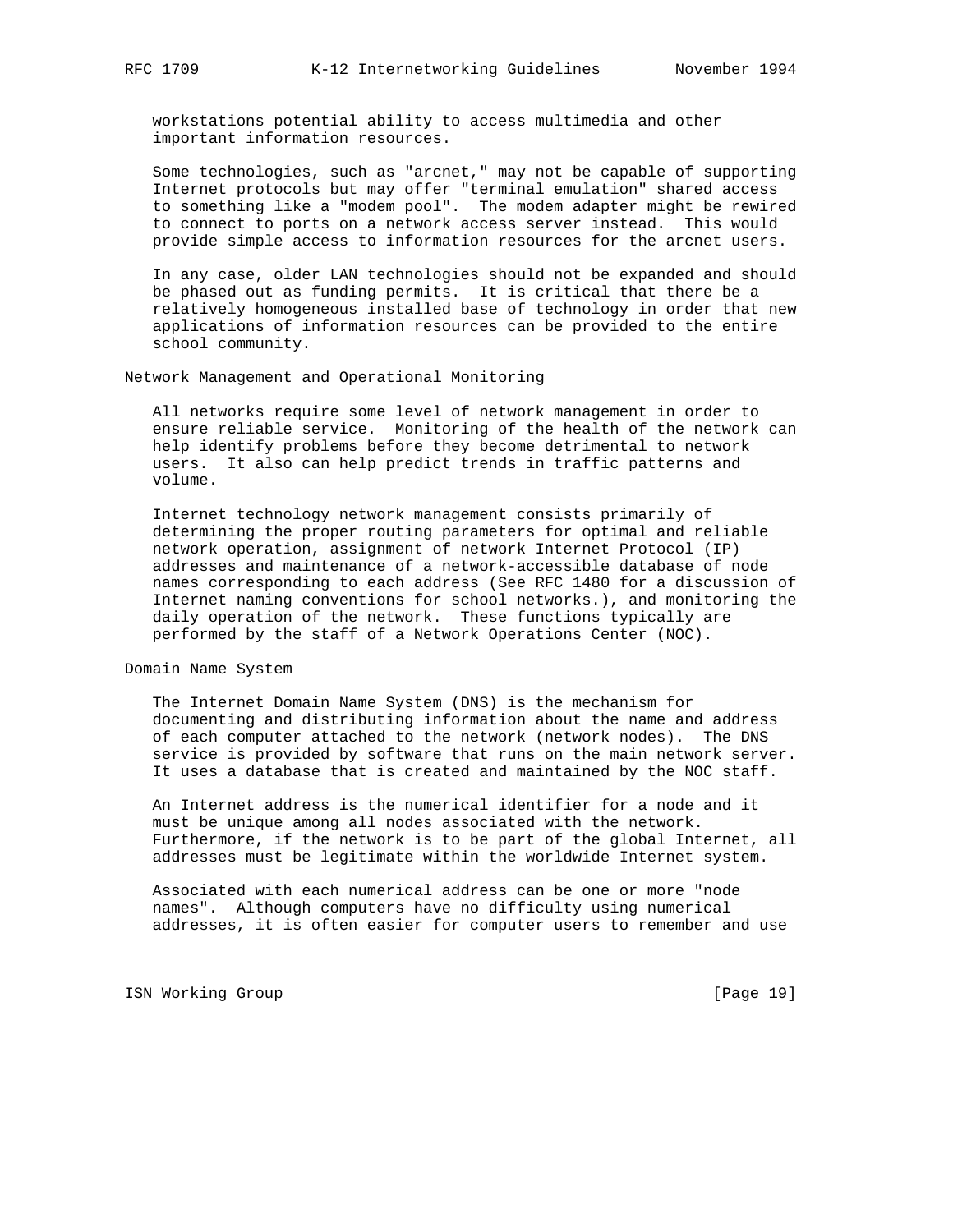the node names rather than the numerical addresses. In particular, electronic mail addresses use node names. DNS node names are hierarchical and by appropriately using this hierarchy "subdomains" can be assigned to each school site or district office. In this way, naming can be structured to be flexible as well as meaningful in the context of the whole organization.

 A plan for the assignment of IP network addresses and node names should be developed early in the planning for the network installation. Initially, the database serving the DNS should reside on the "district server" so that there is one site at which all assignments are officially registered. As the network grows and expertise is developed, secondary DNS service can be run on the servers at larger school sites.

 The main DNS server for the district should be located as close to the Internet connection (topologically) as possible. This proximity is to help ensure that network problems within the district network will have minimal impact on access to the server. This design is illustrated in Figure 1 where the district server is on an ethernet connected directly to the main distribution router.

 Associated with the assignment of node names and addresses should be a database of specific information about the computers connected to the network. When trying to resolve problems or answer user questions, it is very important to know where the computers and other nodes are located, what type of computer and software are in use, and what type of network connection is installed. With proper software this database can be used to extract the DNS database discussed above.

Network Monitoring

Internet network monitoring serves three primary purposes:

- 1) Constant observation of the "health" of the network, network components, and external network connectivity. Standard Simple Network Management Protocol (SNMP) support is built-in to most active components today. Even network servers and workstations can be monitored in this way. Operations staff can be provided with network monitoring stations that will display alerts immediately upon detecting a wide variety of problems or anomalies;
- 2) Collection of statistics on the performance of the network and patterns of traffic in order to identify needed enhancements or re-engineering. Using the same SNMP capabilities mentioned above, data on packet forwarding and total traffic volume can

ISN Working Group [Page 20]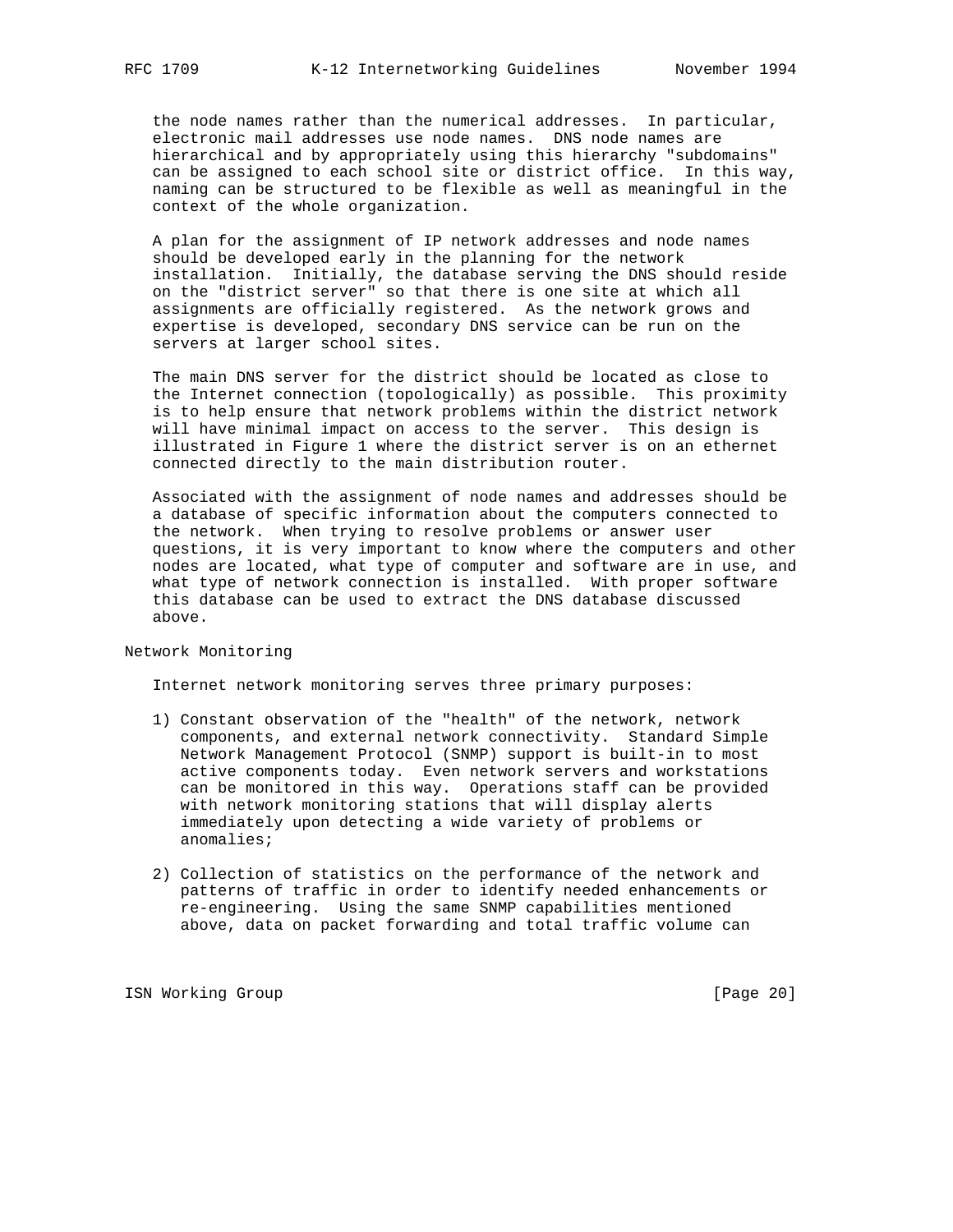be collected and used to generate periodic reports on network utilization;

 3) More rapid problem resolution. When problems do occur, SNMP tools can help to pinpoint the source of the problem(s). Such problems include transient routing anomalies, DNS query failures, or even attempts at breaking into network accessible host computers.

 Since network management and monitoring is a technically demanding task and requires special equipment and software, it should be a centralized function in the initial design of school network systems, as discussed above.

IV. Network Support

#### Summary

 The model for school network implementation described above is based on broad experience with this technology in higher education and administrative environments. Many schools have already installed networks very similar to this model. We believe that it is a practical first step towards bringing a powerful resource to bear for enriching all of the nations school programs.

 None of the suggestions above preclude or postpone in any way future development of an integrated voice, data, and video network for the nations schools. Use of existing Internet carriers does not in any way preclude future development of a separate "backbone" for the K-12 community if such a "backbone" is determined to be cost effective or required for enhanced functionality. Rather, the infrastructure recommended above can be the foundation at the local level in preparation for future high capacity networks.

 The installation of a campuswide network or Internet connectivity will also require a commitment to ongoing network support and its related resource requirements. There are two major areas of network support, network operations and user services. These support functions are usually performed through the establishment of a Network Operations Center (NOC) and Network Information Center (NIC), however both functions can be performed by the same individual or groups of individuals.

ISN Working Group [Page 21]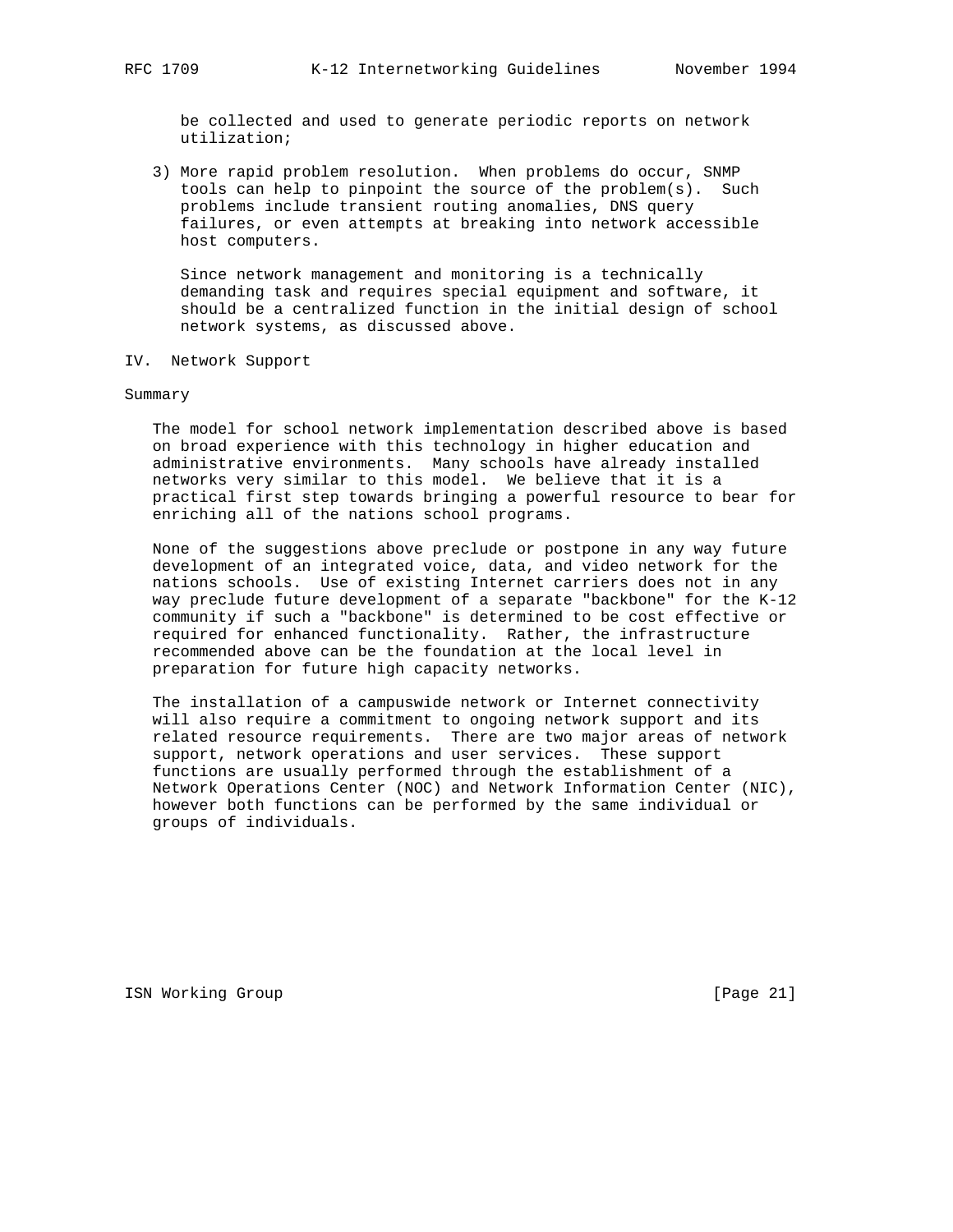Network Operations Center (NOC)

 The Network Operations Center (NOC) oversees the performance of the physical network and some of its software support systems. The staff may install networks, configure network devices and provide configurations for computers attached to an organization-wide network. Real-time monitoring of the network can be performed using the Simple Network Management Protocol and many vendors produce monitoring systems that graphically display network performance, log events and usage, and produce trouble tickets. The use of this type of network monitoring allows NOC staff to quickly detect problems and greatly reduces the personnel required to perform this function. Routine monitoring of the network can help to anticipate problems before they develop and lead to reconfigurations and upgrades as indicated. If problems do arise, NOC personnel may go on-site to troubleshoot a problem and repair it. If the problem is not local, NOC personnel will work with school district, County or regional network technical staff to resolve the problem.

 NOC personnel also assign addresses to network computers and devices and maintain the Domain Nameservice (DNS) for their organization. Domain Nameservice is a machine registry service that runs on a network server and enables access to machines by easy to remember names, rather than a network number. DNS is required for any organization connected to the Internet and critical to the establishment of an electronic mail system.

 It is most cost effective to have the Network Operation Center serve an entire organization or region. In order to ensure timely service all the way out to the most remote LAN, it is recommended that an organization assign local area network administration duties to on site personnel to interact with NOC staff and assist with the maintenance of the network. In the case of a school district, administrative support staff, teachers, librarians or school based technical staff can each take responsibility for a LAN or group of LANs. If a problem arises, it can be reported to the LAN administrator. The LAN administrator can determine if the problem is local or remote and if NOC staff need to be notified. If so, the LAN administrator acts as the single point of contact for the NOC to provide a good communications channel for information and ensure efficient coordination of problem resolution. This method of delegating responsibility provides for a high level of service for each LAN and optimally uses the time of NOC staff to provide economies of scale.

ISN Working Group [Page 22]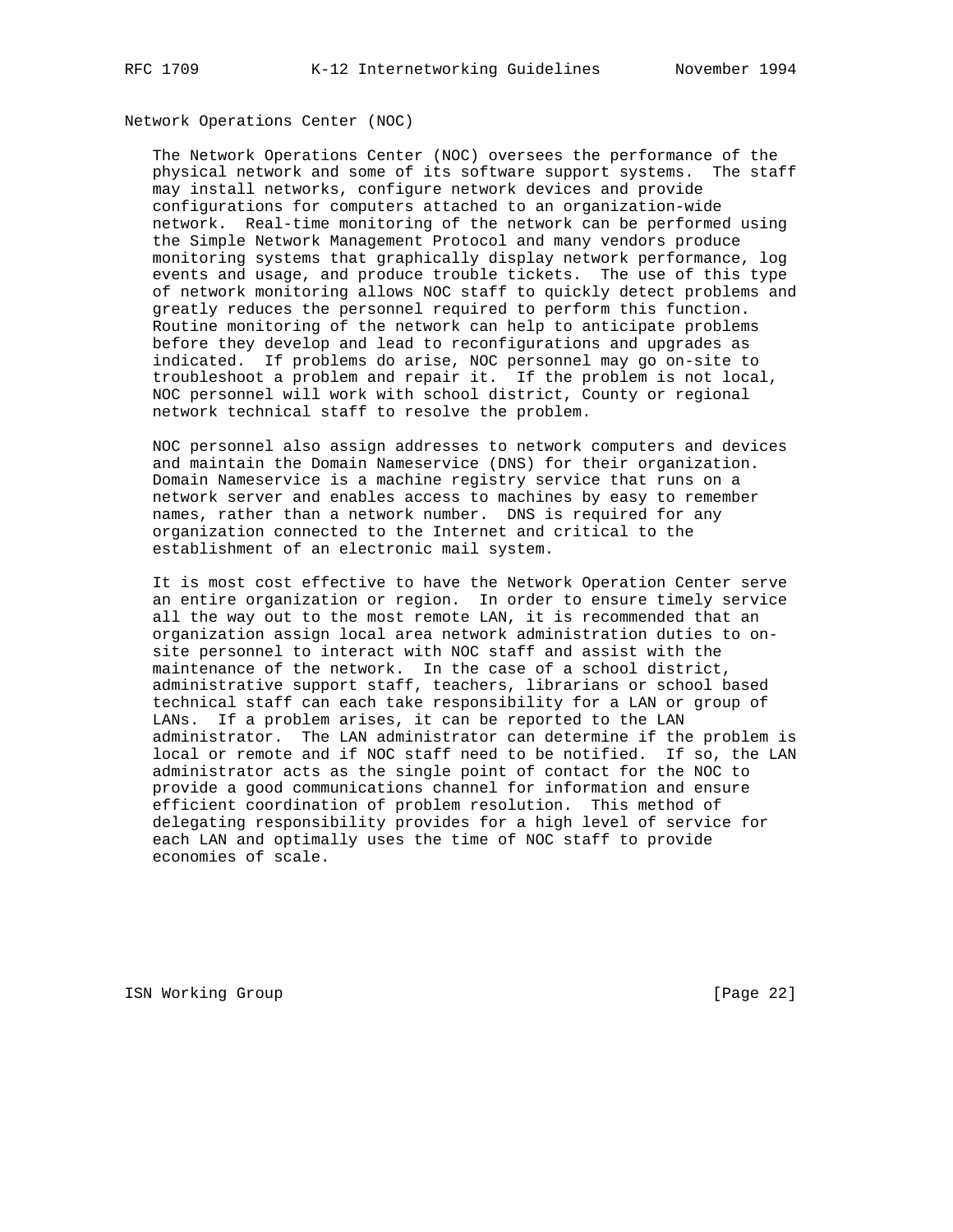Network Information Center (NIC)

 The Network Information Center (NIC) provides information and support services to facilitate the use of the network. The NIC often provides a help-desk service to answer questions about use of the network, references to useful resources and training in new tools or applications. The NIC may also provide services such as an on-line directory of network users and their electronic mail addresses, bulletin board services of information and notices about the network and on-line training materials. These NIC services could be provided on a school district or County level. Most of the information would not be site specific and can be delivered electronically using electronic mail, electronic conferencing, on-line bulletin boards or other document delivery mechanisms. These types of services may be well suited for a school or school district librarian.

 Other types of support services may be performed by NIC personnel such as maintenance of the electronic mail system or Postmaster duties, coordination of an on-line bulletin board or campuswide information system (CWIS) and management of an on-line conferencing system. These duties are more technical in nature and will require technical staff to maintain them.

#### Postmaster

 Every organization which uses electronic mail should have an Electronic Mail Postmaster and a mailbox, postmaster, for the receipt of messages regarding use of the electronic mail system, mail problems and general inquiries about reaching people within the organization. The Postmaster is responsible for reading postmaster mail and responding to inquiries. These duties can be performed by non-technical staff with forwarding of messages to the appropriate technical support person as required.

#### CWIS Administrator

 Campuswide information systems or bulletin boards are one of the most useful applications on the network. These systems allow people to share timely notices, documents and other resources with large groups of people. These systems typically provide a hierarchical or tree like structure of menus that lead to on-line documents or other services. Common types of information include deadline notices, grant announcements, training schedules, lists of available resources such as videos in a library or reference materials.

[Figure 7: Distributed Network Information Servers]

ISN Working Group [Page 23]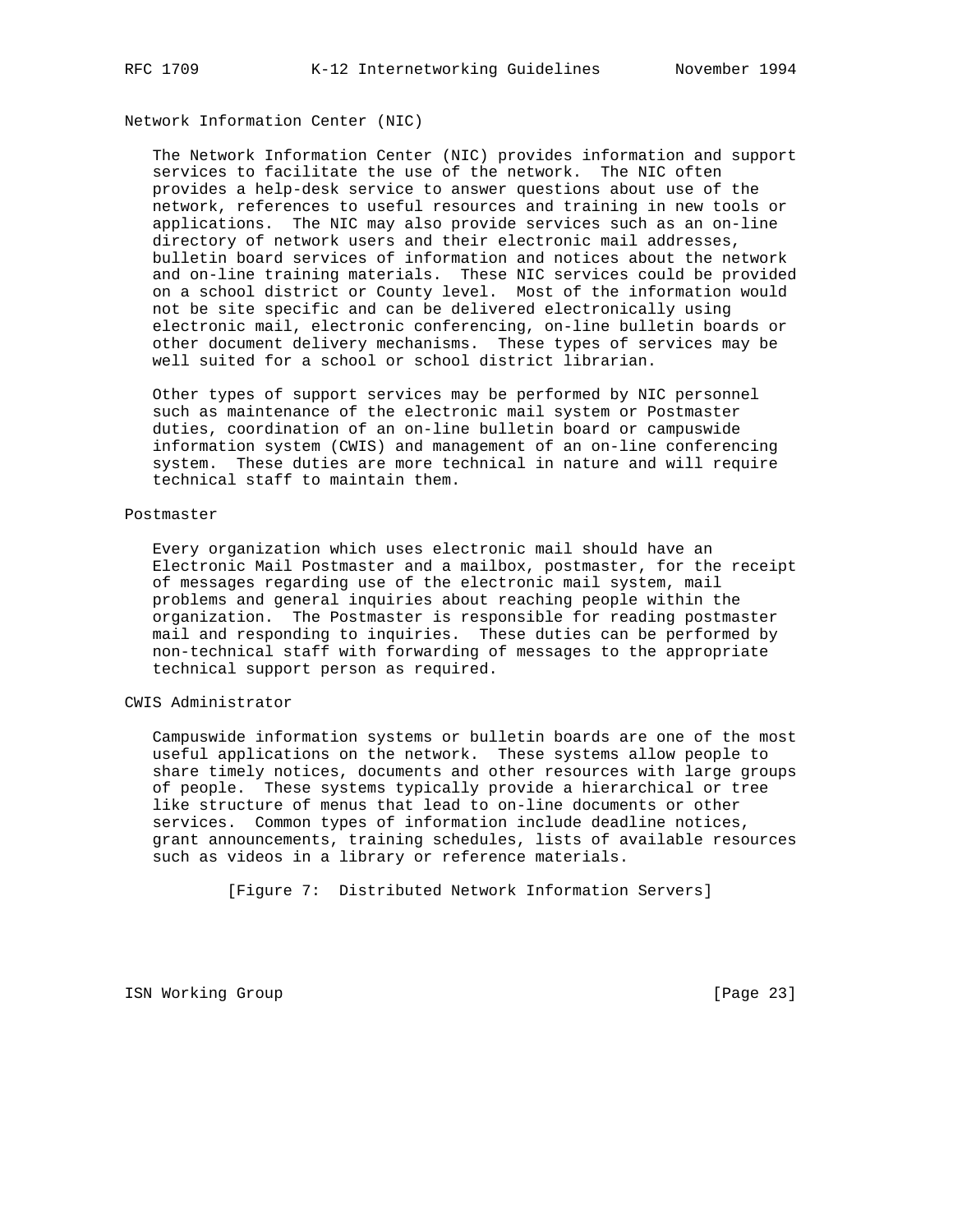Information need not be stored all in one location. Figure 7 shows a set of distributed servers. These servers can receive new information automatically from a central server and can also contain information generated locally that may pertain only to the local school. Users of the information need not know where the information is stored: the information access software will present choices on an integrated menu.

 A CWIS or bulletin board must have an administrator or sponsor to oversee the design and maintenance of the system so that it is easy to navigate and find information, provides a professional presentation of information and ensures that information remains timely and relevant. This function can be performed by NIC staff, or trained librarians or administrative staff as appropriate.

Management of On-line Conferences

 On-line conferences provide a way for groups of people to share information, discuss ideas and pose questions. Conferences usually are set up to serve the needs of a group of people sharing a common interest. For example, an on-line conference might be established for teachers to discuss a new science teaching framework or a teacher may establish a conference for the discussion of the Civil War as part of an American History class. Some conferences are on-going and may exist for years. Others are short term and may exist for only one semester. Conferences may be created using the electronic mail system or a facility called Usenet News.

 On-line conferencing systems require a server computer on the network that collects messages posted to a conference and distributes them when requested. Usually these systems are managed by a systems administrator and someone must configure the system to establish and delete groups upon request. Other management duties include scheduling the deletion of old messages and archiving especially valuable conversations. Typically these duties are performed by a systems administrator or technical staff.

Staffing Considerations

 The duties described above do not necessarily require hiring new staff and they may be shared by people already within an organization. Small schools or districts may rely on County Office of Education Information Systems staff to perform all functions. Larger schools or districts may have staff to take on any combination of duties and rely on the County Office of Education for others. Access to the network and the use of electronic communications allows people throughout the organization to perform these functions remotely. The assignment of responsibility for any of these duties

ISN Working Group [Page 24]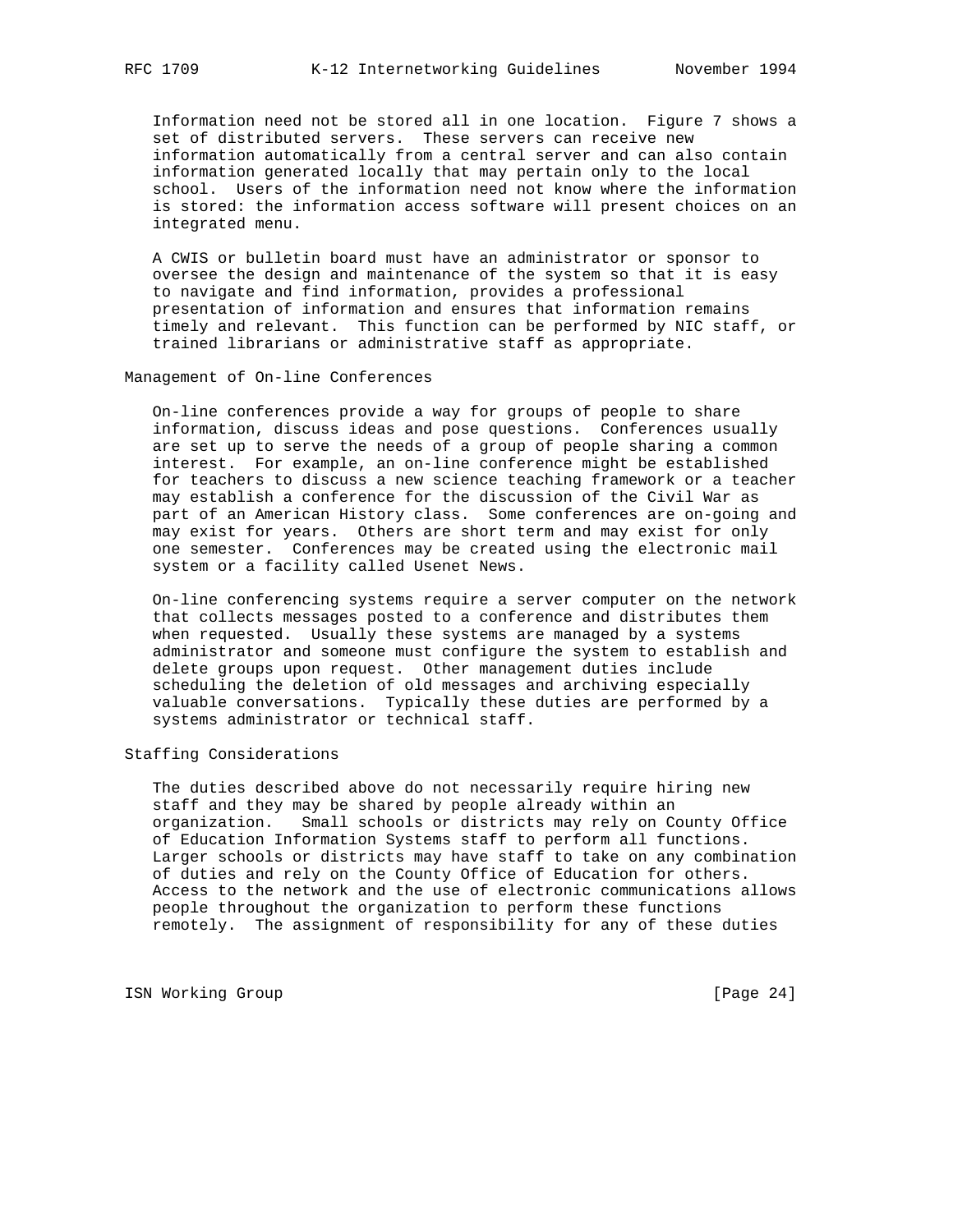is flexible and should be approached with the goal of providing the highest quality of service in the most cost effective and workable manner.

V. References

 Honey, Margaret, Henriquez, Andres, "Telecommunications and K-12 Educators: Findings from a National Survey", Bank Street College of Education, New York, NY, 1993.

 Susan Estrada, "Connecting to the Internet", OReilly & Associates, Inc. (ISBN 1-56592-061-9)

 Carole Teach, Editor, "Building the Future: K-12 Network Technology Planning Guide", California Department of Education, Research, Evaluation & Technology Division, 1994.

## VI. Special Thanks

 Special thanks to Brian Lloyd of Lloyd Internetworking, Inc. for his contributions to this document. Brian was one of the contributors to the California Department of Education "K-12 Network Technology Planning Guide" which served as the motivation for writing most of this document. Brian contributed significantly to Section II, "Rationale for the Use of Internet Protocols" and thoroughly reviewed Section III, "A Technical Model for School Networks", providing valuable feedback.